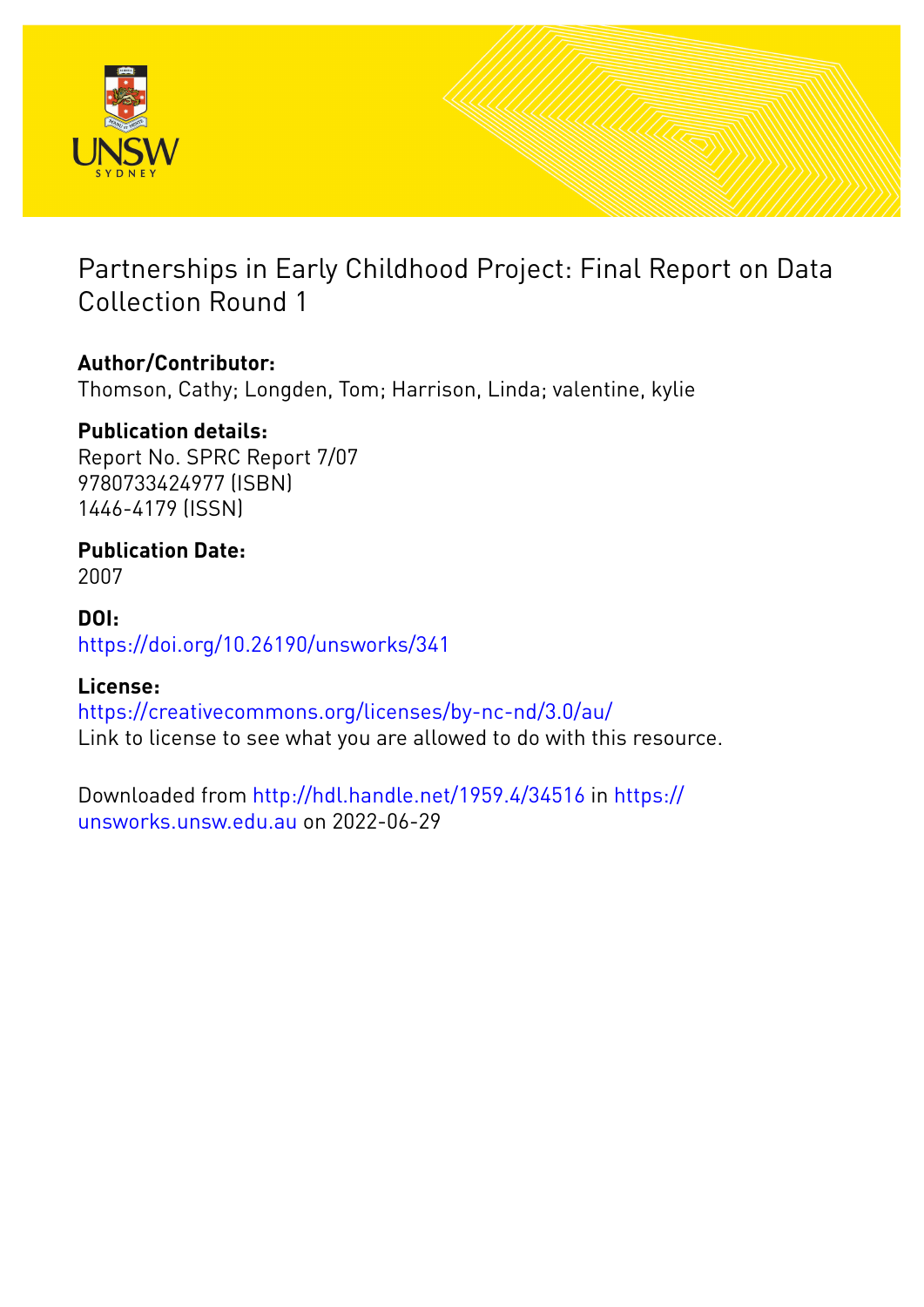# THE UNIVERSITY OF NEW SOUTH WALES



# **PARTNERSHIPS IN EARLY CHILDHOOD PROJECT**

# FINAL REPORT ON DATA COLLECTION ROUND 1

Cathy Thomson, Tom Longden, Linda Harrison and kylie valentine

**SPRC Report 7/07** 

Social Policy Research Centre University of New South Wales May 2007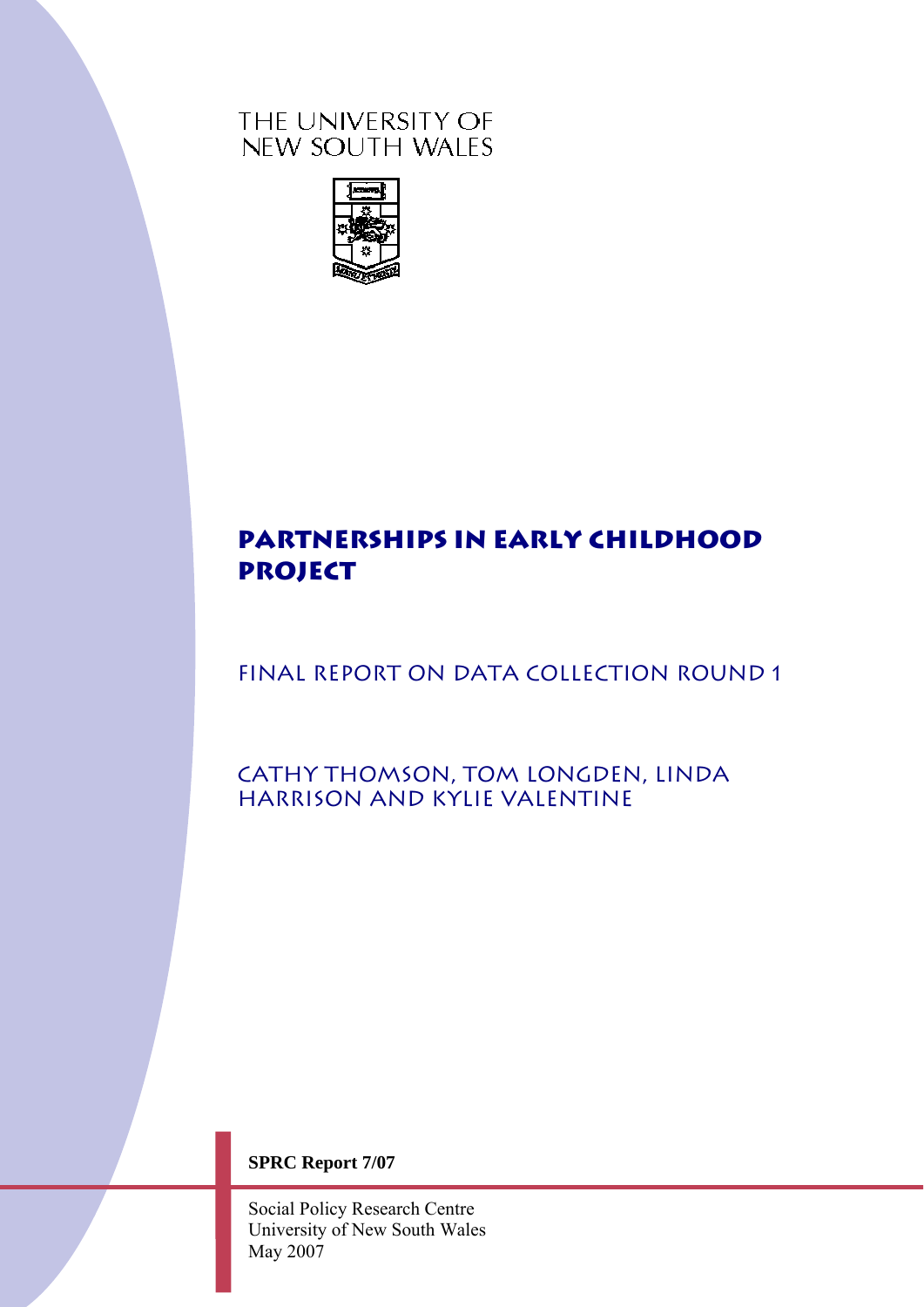For a full list of SPRC Publications see, www.sprc.unsw.edu.au or contact: Publications, SPRC, University of New South Wales, Sydney, NSW, 2052, Australia. Telephone: +61 (2) 9385 7800 Fax: +61 (2) 9385 7838 Email: [sprc@unsw.edu.au](mailto:sprc@unsw.edu.au)

ISSN 1446 4179

ISBN 978 0 7334 2496

May 2007

A report prepared for the Benevolent Society. The views expressed in this publication do not represent any official position on the part of the Social Policy Research Centre, but the views of the individual authors

DISCLAIMER: The Social Policy Research Centre prepared the information in this report about the Partnerships in Early Childhood Invest to Grow funded project. It draws on information, opinions and advice provided by a variety of individuals and organizations, including the Commonwealth of Australia. The Commonwealth accepts no responsibility for the accuracy or completeness of any material contained in this report. Additionally, the Commonwealth disclaims all liability to any person in respect of anything, and of the consequences of anything, done or omitted to be done by any such person in reliance, whether wholly or partially, upon any information presented in this publication.

CAUTION: Material in this publication is made available on the understanding that the Commonwealth is not providing professional advice. Before relying on any of the material in this publication, users should obtain appropriate professional advice. Views and recommendations which may also be included in this publication are those of the authors, Cathy Thomson, Tom Longden, Linda Harrison and kylie valentine, only, and do not necessarily reflect the views of the Commonwealth, the Minister for Families, Community Services and Indigenous Affairs, or the Department of Families, Community Services and Indigenous Affairs or indicate a commitment to a particular course of action.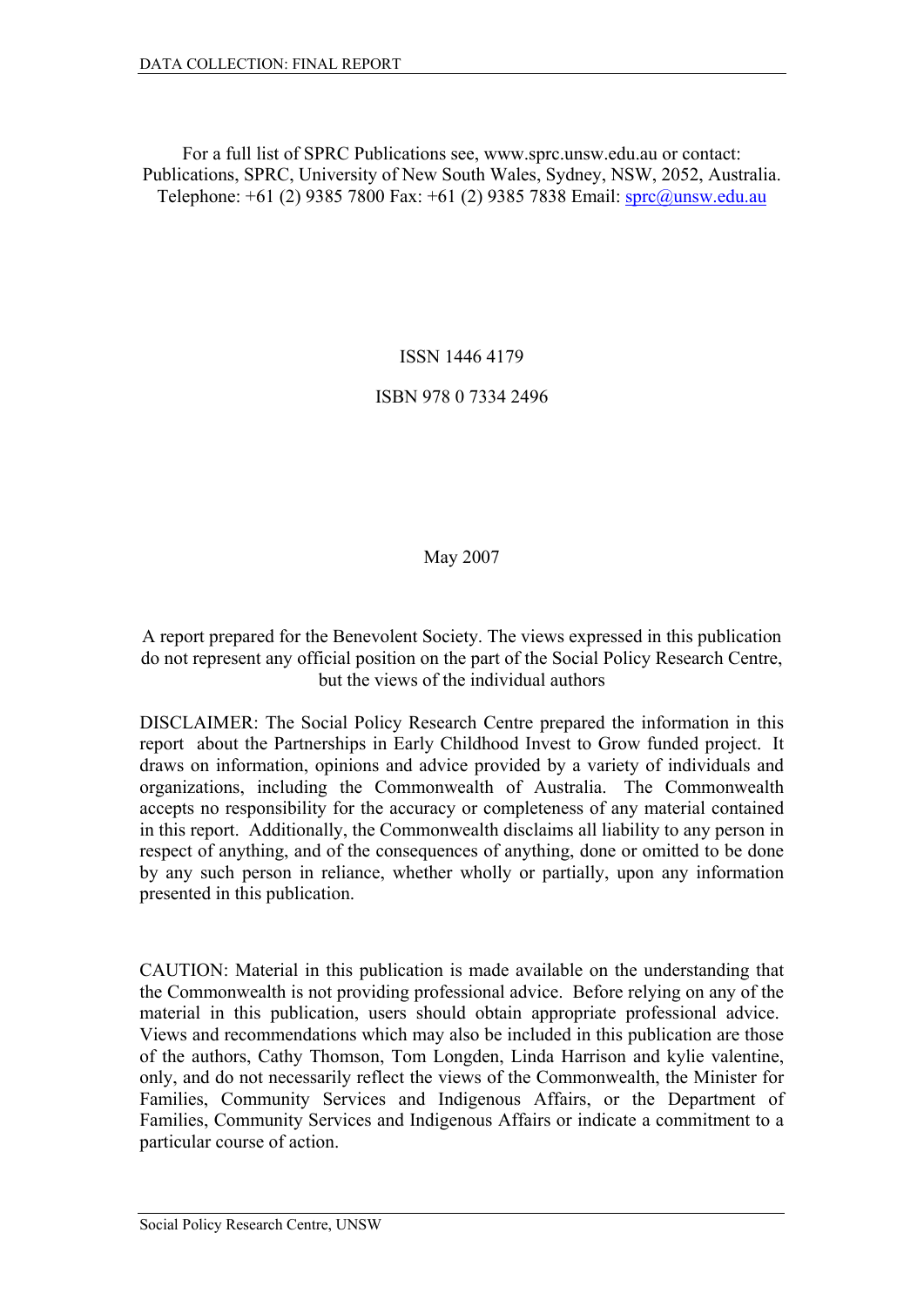# **Evaluation Team**

Cathy Thomson, kylie valentine and Tom Longden, Social Policy Research Centre, University of New South Wales

*Expert adviser* 

Dr Linda Harrison, School of Teacher Education, Charles Sturt University, Bathurst, New South Wales

# **Authors**

Cathy Thomson, Tom Longden, Linda Harrison and kylie valentine

# **Contact for follow up to this Report**

Cathy Thomson 02 9385 7800, fax 02 9385 7838, email CM.Thomson@unsw.edu.au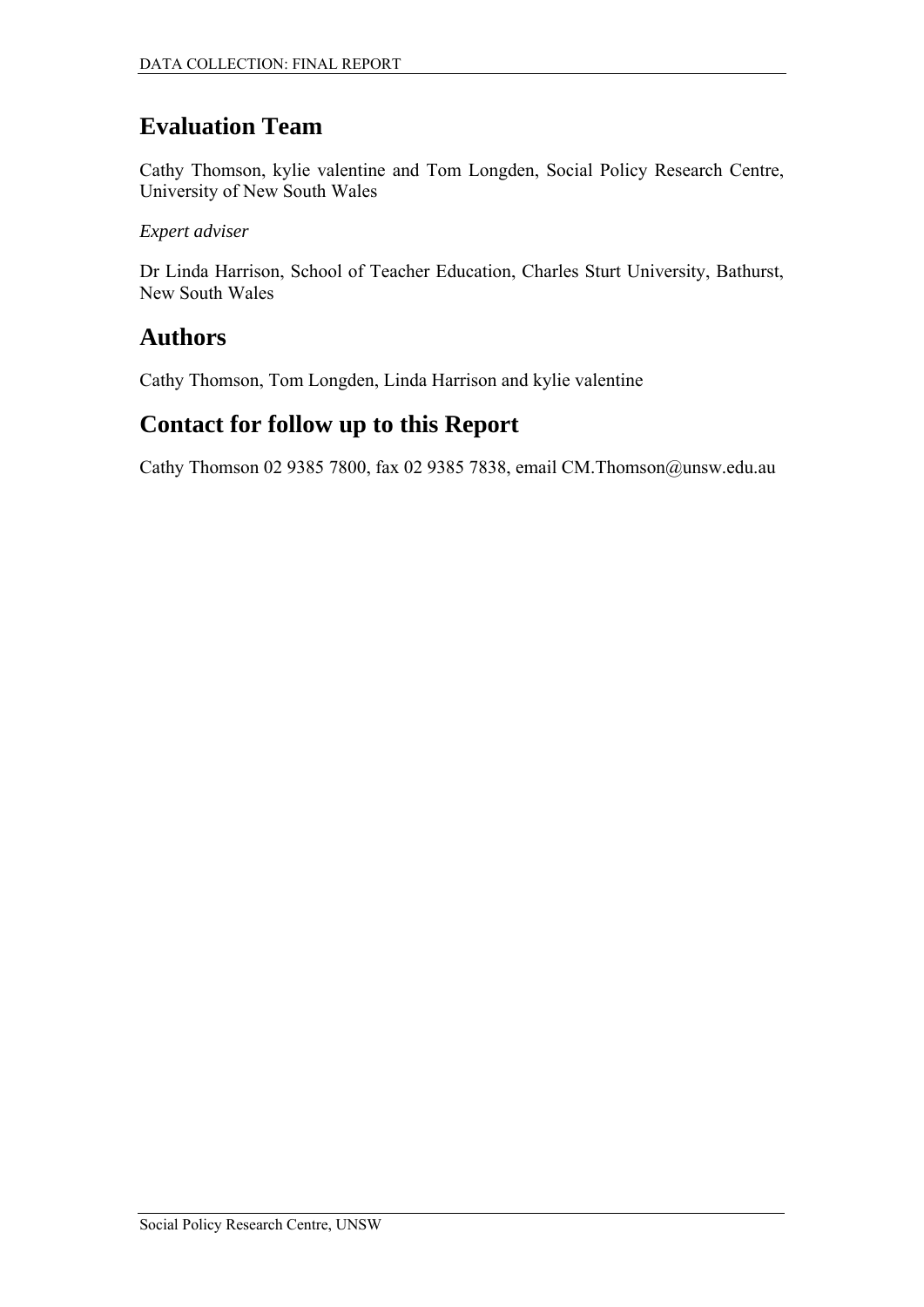# **Contents**

| 11  |    |
|-----|----|
| 1.2 |    |
| 1.3 |    |
| 1.4 |    |
| 1.5 |    |
|     |    |
| 21  |    |
| 2.2 |    |
| 23  |    |
|     |    |
| 3.1 |    |
| 3.2 |    |
| 33  |    |
| 3.4 |    |
| 3.5 |    |
|     |    |
| 4.1 |    |
| 4.2 |    |
| 4.3 |    |
|     |    |
|     | 27 |
|     |    |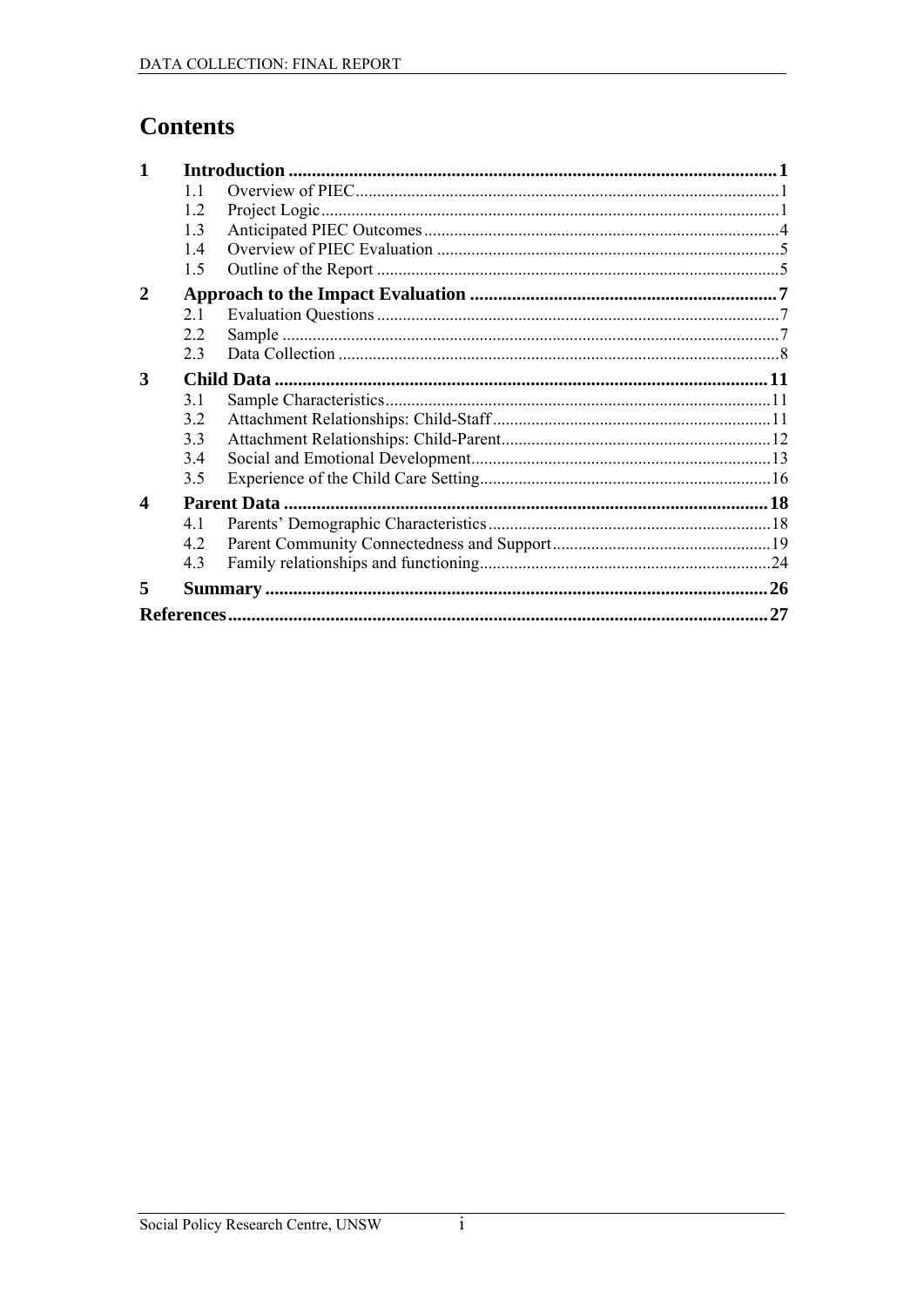#### **Tables**

| Table 3.7: Leiden Inventory of for Child Wellbeing in Day Care17                    |  |
|-------------------------------------------------------------------------------------|--|
|                                                                                     |  |
| Table 4.2: Receipt of services for child or family members in the last 12 months 20 |  |
|                                                                                     |  |
|                                                                                     |  |
|                                                                                     |  |

# **Acknowledgements**

We would like to thank the families and child care and preschool staff for taking time out of their already busy schedules to complete the surveys. We would also like to acknowledge the support provided by the Benevolent Society and the partner organisations including Wyong Shire Council, Campbelltown City Council, KU Children's Services and Lady Gowrie Child Centre for the evaluation and the Commonwealth Department of Families and Indigenous Affairs for funding PIEC.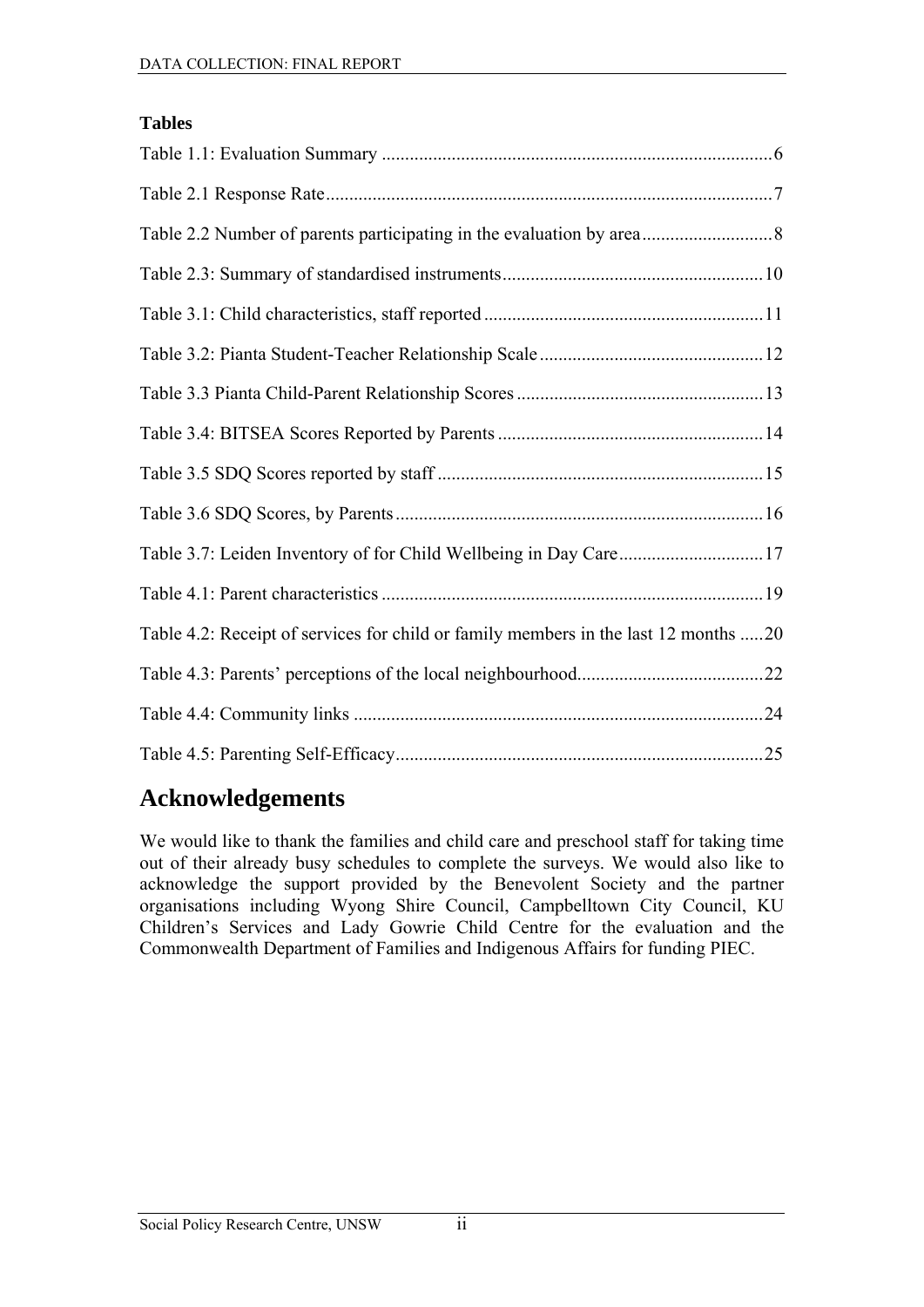# **Executive Summary**

The Benevolent Society works in partnership with Wyong Shire Council, Campbelltown City Council, KU Children's Services and Lady Gowrie Child Centre to deliver Partnerships in Early Childhood (PIEC) in 14 long day centres and preschools (referred to hereafter as centre-based children's services). The PIEC project is funded under the Commonwealth Department of Family and Community Services, Stronger Families and Communities Strategy (SFCS), Invest to Grow program. The Social Policy Research Centre has been contracted to evaluate the program.

PIEC recognises the critical role that centre-based children's services play in the lives of children, families and communities. Centre-based children's services provide an ideal environment for engaging families and are often somewhere families turn to when they need assistance. PIEC builds on the existing strengths, skills and resources of major child care providers to promote strong, healthy relationships between children, child care centre staff, families and communities.

PIEC achieves this by placing a child and family worker in the child care and preschool setting to train and support staff to increase their understanding of children's behaviours. This, in turn, will improve their ability to support children and their families. The program fosters children's social and emotional development through a relationships approach to intervention. The child and family worker can also assist families with all aspects of parenting and act as a resource person and "bridge" to support services and programs within the local community.

This report summarises the baseline data collected in March 2006 from staff and parents for the impact or outcomes component of the PIEC evaluation. Using a preand post-test design changes in relationships between children and staff and children and parents; the social and emotional development of children; and community connectedness will be analysed over time. These areas relate to the Invest To Grow Priority Areas of 'early learning and care' and 'supporting families and parents'

PIEC operates in three communities in New South Wales: the Central Coast, South West Sydney and East Sydney. The analysis in this report is broken down by area to take account of differences between these localities. It is evident that significant differences exist between the areas, most noticeably in demographic characteristics of the parents. Reflecting the characteristics of the area's population, South West Sydney had the highest proportion of parents born overseas, who spoke a language other than English at home, and relied on government pension or benefit as their main source of income, compared to the other areas. These differences will have to be taken into account when analysing changes over time.

The data collection instruments for this component of the evaluation include standardised scales and relevant sections of the questionnaires designed by the National Evaluators that have been adapted from Longitudinal Study of Australian Children. This will enable comparisons population data at the end of the evaluation period. Staff who knew the children best and parents completed the surveys.

The PIEC model is based on research linking high quality interventions that focus on developing secure relationships between child care staff and children and improved outcomes for children, particularly high-risk children. Children who are securely attached to staff display more competent interaction with adults and more advanced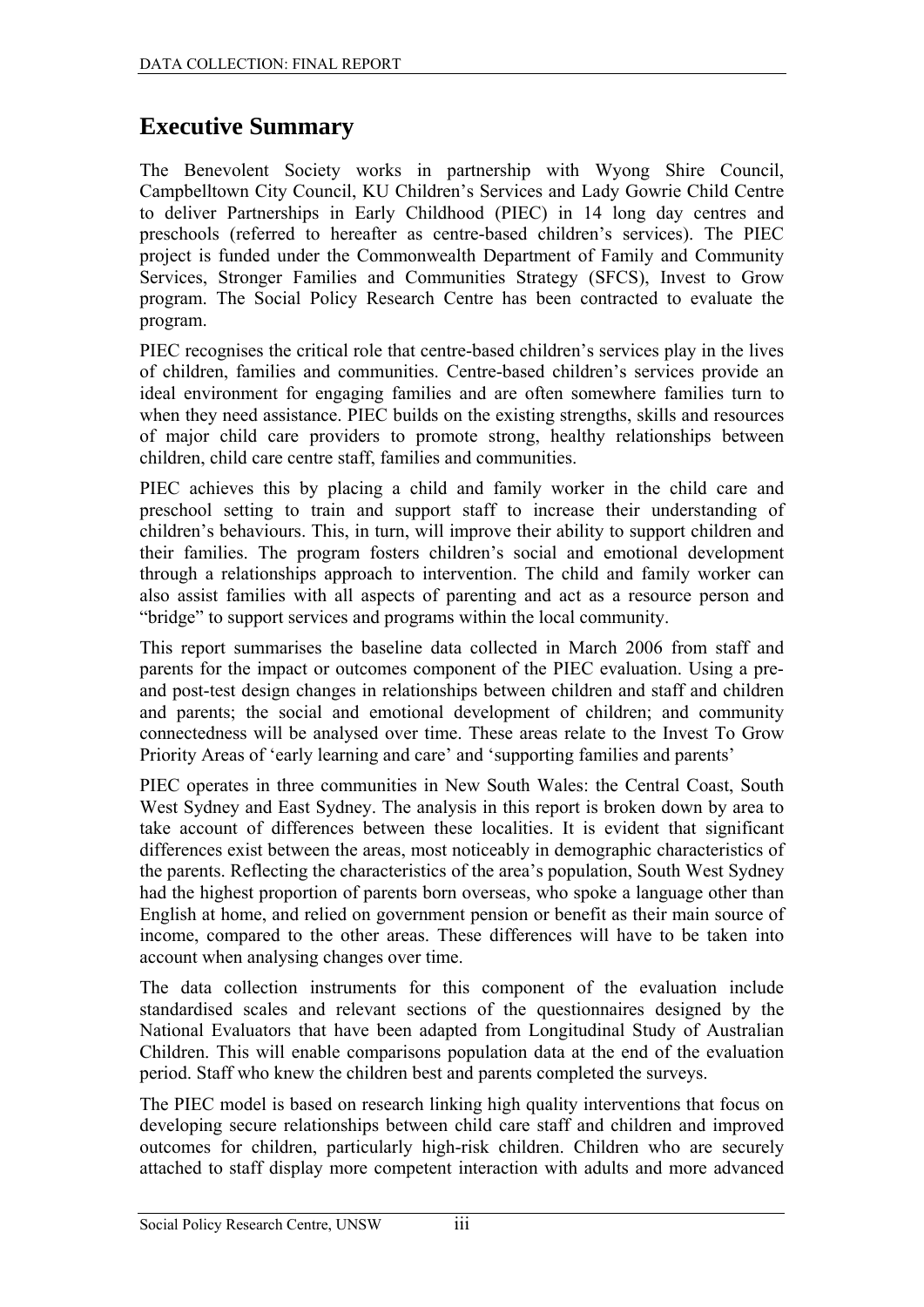peer play during child care years. Education and support for parents in fostering secure relationships with children will also be conducted. Therefore the evaluation measures focus on changes in the quality of relationships between staff and children, and between parents and children, and follow the social and emotional development of children over the funding period.

Two scales were used to assess *the relationship between staff and children* and *the relationship between parents and children* and to measure any changes in the attitudes and perceptions of adults from limit setting and managing behaviour to a focus on developmental progression. The Student-Teacher Relationship Scale (STRS) (Pianta, 2001) is a self-reported assessment of staff's perceptions of the quality their relationship with the children. The baseline data shows that the majority of staff have positive and effective relationships with the children. However, around a fifth of staff indicated they have negative and ineffective relationships with the children. Parents completing the Child-Parent Relationship Scale (CPRS) (Pianta, 2001) indicated over a third have high conflict and over 50 per cent have high dependency levels in their relationships with their children. Approximately one fifth of the Total CPRS scores reported by parents indicate lower overall positivity in their relationships with their children.

Two scales are used to measure changes in children's *social and emotional wellbeing*. These are age-dependent and the age of the child determines which scale is used at each time period. The Brief Infant Toddler Social Emotional Assessment (BITSEA) is completed by parents and staff for children aged 12 to 36 months. The Strengths and Difficulties Questionnaire (SDQ) is completed by parents and staff for children aged three years and over. For the majority of children the scores for both the measures of social and emotional development did not indicate problem behaviours. However, for children aged between 1-3 parents rated around 17 per cent of the sample with high problem and low competence scores indicating *Of Concern* status. For children aged 3 years and over around one-fifth of the sample have difficulty scores in the abnormal range as rated by staff. In contrast only ten per cent of the sample, when scored by parents, have total difficulty scores in the abnormal range.

Access to informal support and links to the community are crucial factors in reducing isolation. Perceptions of the local neighbourhood and the desire to live and bring up children in the local area can be used to gauge social capital and community connectedness. PIEC also aims to link families to relevant support and to the community so the evaluation will track these variables over time. At baseline the majority of parents indicated that their neighbourhoods were safe and clean, they had access to good parks, basic shopping facilities and services and it was a good place to bring up children. However, there were significant differences between the areas with more parents in South West Sydney indicating that they would like to move out of the area, it was not safe for children to play outside and people were unwilling to help their neighbours than parents in East Sydney or the Central Coast.

Data will be collected again in November 2006 and November 2007 so that changes in the various domains can be analysed over time to assess the effectiveness of PIEC in terms of improvement in relationships between children, parents, child care centre staff and communities; increases in social competence and emotional regulation in children; better quality care for children enrolled at the PIEC child care centres and increases in community connectedness and the factors associated with these changes.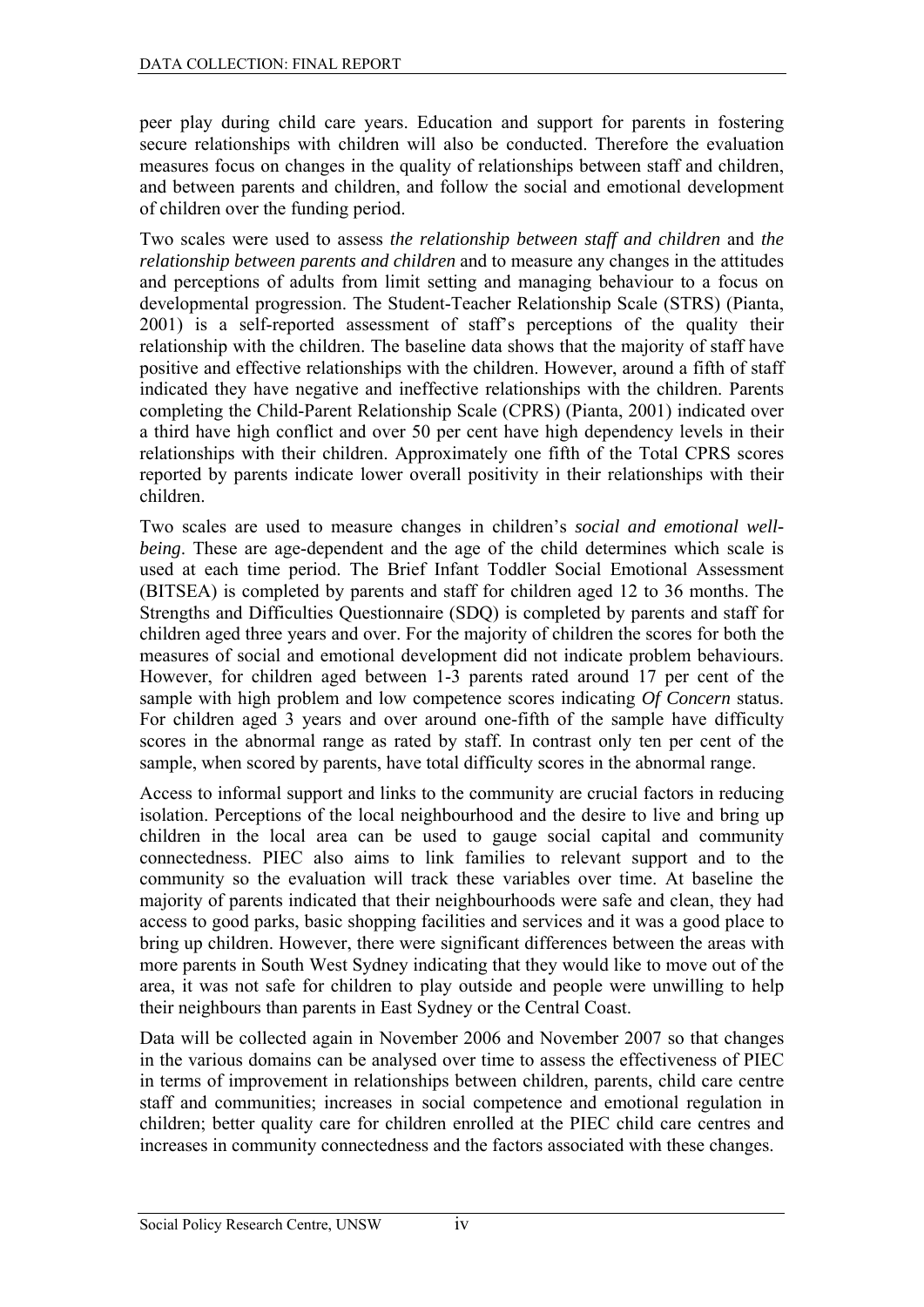# <span id="page-8-0"></span>**1 Introduction**

Partnerships in Early Childhood Project (PIEC) aims to build on the existing strengths, skills and resources of major child care providers to promote strong, healthy relationships between children, child care centre staff, families and communities. The Benevolent Society works in partnership with Wyong Shire Council, Campbelltown City Council, KU Children's Services and Lady Gowrie Child Centre to deliver PIEC in 14 centre-based children's services. The PIEC project is funded under the Commonwealth Department of Family and Community Services, Stronger Families and Communities Strategy (SFCS), Invest to Grow program. PIEC operates in communities on the Central Coast, and in Sydney's south eastern and south western suburbs.

### **1.1 Overview of PIEC**

PIEC offers a suite of activities that respond to the needs of the local community and the needs of the children, families and staff in each child care centre. Strategies include:

- placing a family worker or psychologist at the child care centre, working with staff, children and families to identify and support high-need children and families;
- providing staff with hands-on training and supervision to increase their understanding of children's behaviours and relationship needs;
- a focus on the important daily transition moments for children, parents and staff (the children's arrival at and departure from the centre);
- supported playgroups and Parents Connect groups in the local community open to families from the centre and also to families living locally whose children are not enrolled at the centre;
- individual support and counselling for parents;
- parenting mornings, focusing on the needs and strengths of parents (PlayPower workshops for parents are incorporated into these activities); and
- links with other local services providers, connecting families to services and to other community supports.

### **1.2 Project Logic**

The PIEC model is based on evidence that the provision of training and layered supervision and support for staff, using a relationships approach, will increase their understanding of children's behaviours and thereby improves their ability to support children, including high-need children, and their families. This will lead to improved relationships between children, parents, child care centre staff and communities; increased social competence and emotional regulation in children; and better quality care for children enrolled at the PIEC child care centres (see Figure 1.1).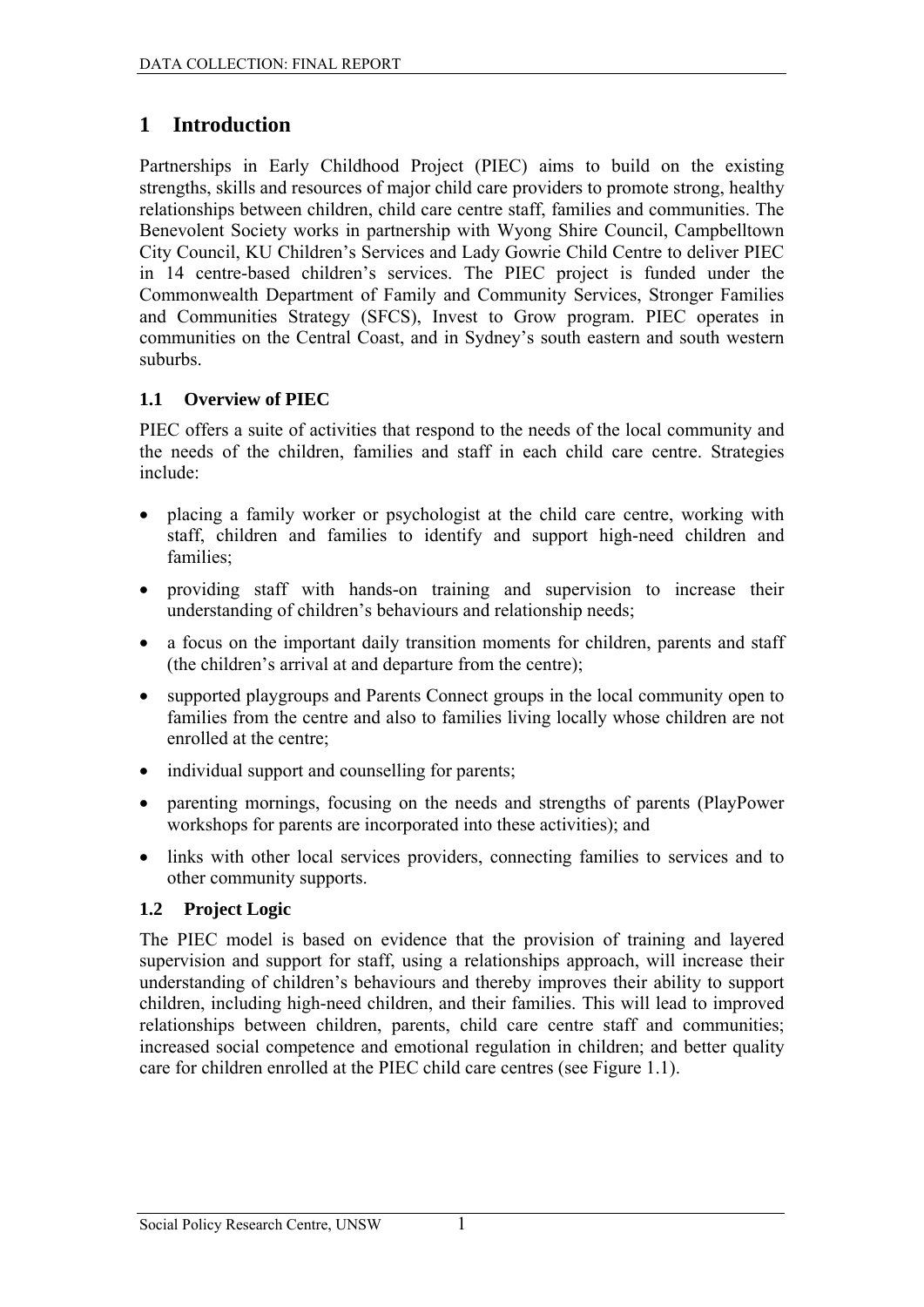

#### **Figure 1.1: Project Logic PIEC**

PIEC is developed from Bowlby's theory of attachment and human development. Children need a secure base to support their exploration of the world and provide reassurance when they return (Bowlby, 1988). Attachment relationships develop through warm, nurturing, responsive and consistent patterns of interaction between children and caregivers. If children do not feel secure in their relationships with the adults in their environment their ability to understand and regulate their own emotional state and to relate to adults and their peers will be hindered. This can lead to delayed or underdeveloped emotional and social development (Hughes, 1998).

Securely attached children feel confident in the availability of their caregiver when needed, and so develop a sense of self-competence. Secure attachment relationships have been shown to be predictors of social competence, better relationships with teachers and less likelihood of behaviour problems (Wartner et al. 1994). Children who have secure relationships with their child care teachers and caregivers display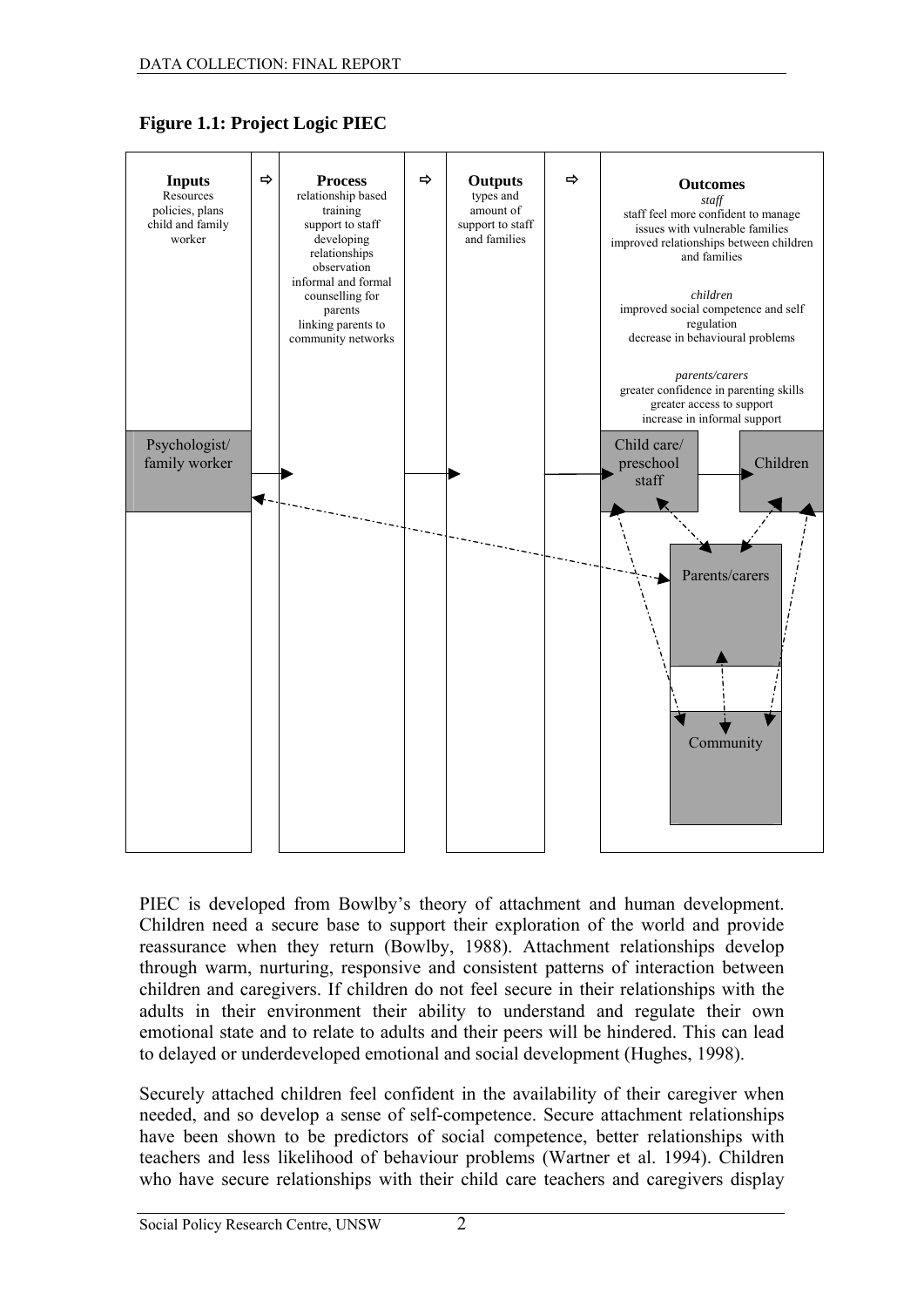more competent interaction with staff and more advanced peer play during the early childhood years. These outcomes are sustained well into the second grade (Howes, 2000; Ladd & Burgess, 1999).

The development of PIEC model is based on research showing that high quality interventions focusing on the development of secure relationships between child care staff and children are linked to improved outcomes for high risk children (Yandell and Hewitt, 1995; Shonkoff and Phillips, 2000). Bowlby's work focused on child-mother attachment relationships, but children typically form more than one attachment relationship, and may form an attachment with a familiar caregiver in child care. Relationships and attachment in child care settings have been associated with quality of the child care setting, interaction with peers and social competence (Zenah, Stafford & Rice 2005). Attachment theory has been applied to child care settings, hypothesising pathways between the quality of child care, attachment relationships and social competence.

Howes, Phillips and Whitebrook (1992) found that pathways move from the regulatable quality of child care settings (such as adult: child ratios) to the process quality of settings (such as appropriate caregiving and developmentally appropriate activities) to children's relationships with teachers (securely attached) and peers (social competence). This is illustrated in Figure 1.2. The PIEC intervenes in the *process quality* of child care settings to improve *relationships with teachers* and so *social-emotional regulation* of children.

#### **Figure 1.2: (Simplified) model of pathway from child care quality to socialemotional regulation**

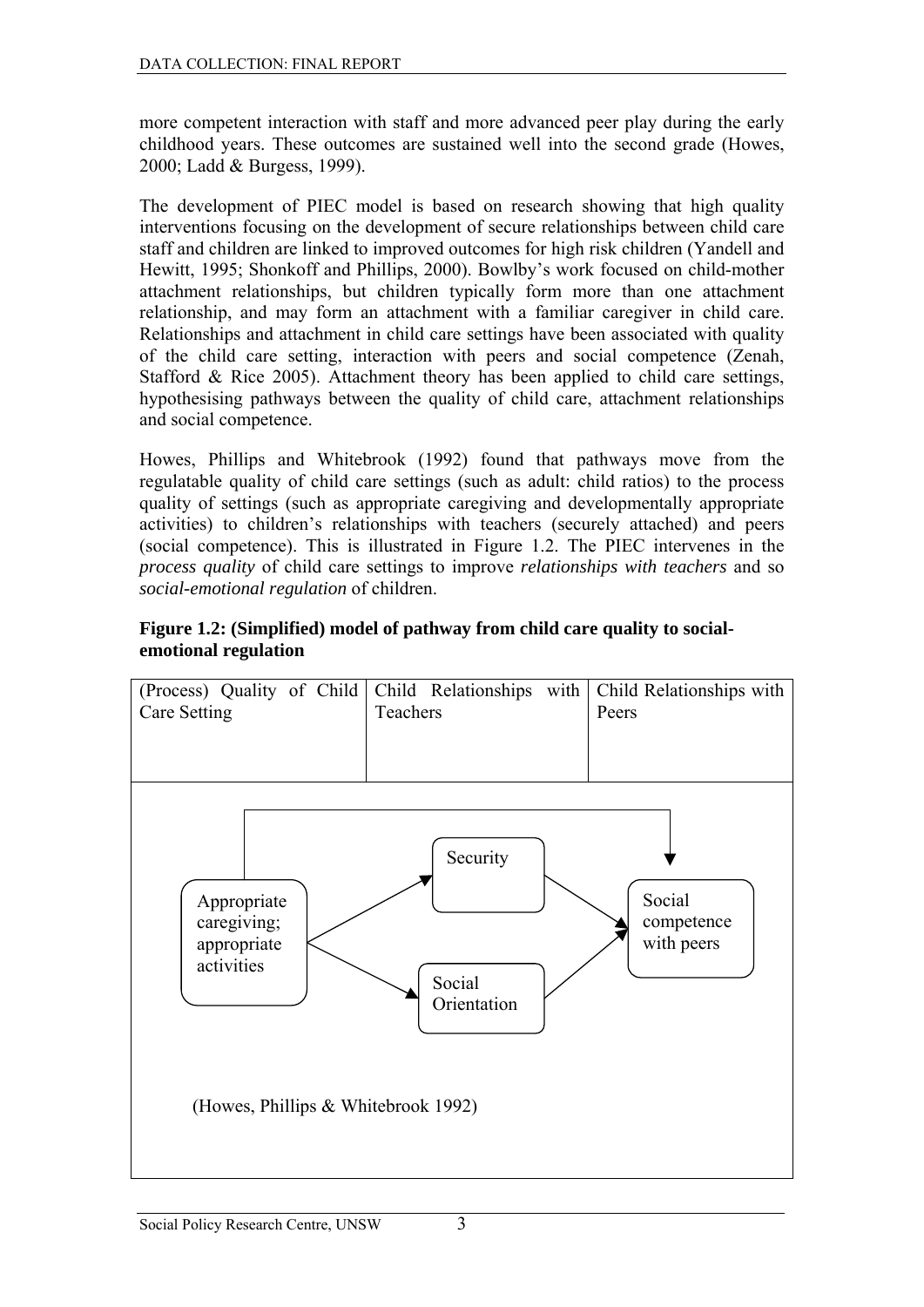<span id="page-11-0"></span>In order to develop secure attachment relationships between carers and children, PIEC adopts training, resources and staff supervision from the Circle of Security intervention (Marvin, Cooper, Hoffman and Powell, 2002). This program incorporates Ainsworth's ideas of a Secure Base and a Haven of Safety (Ainsworth, Blehar, Waters and Wall, 1978). The child and family worker provides training to staff in attachment concepts that relate to children's exploratory and security needs. Through training and support staff learn how to be emotionally available when a child's attachment system is activated. For example, the child and family worker can work with child care centre staff and parents to better support a child's attachment needs at the difficult transition times of separation and reunion. This enables the staff to help children to experience a smooth transition into the child care centre and hence they are more ready to focus on their exploration and learning.

Attachment relationships are to be supported through changing staff knowledge and understanding (through supporting them to think about children's behaviour in terms of need rather than control) and changing staff behaviour (through encouraging practices that make them more predictable and available to children). Secure attachment relationships are linked to high quality child care.

In addition to fostering secure attachment relationships, PIEC aims to support families with all aspects of parenting. This will be done through connecting isolated families and linking them to appropriate local services and programs. This will lead to improved family capacity and resources and an increase in social and community connectedness. In order to support parents and families in this way, groups such as supported playgroups and parent information and education sessions are run in some centres; and information and referral to services is offered to parents who need it.

The implementation of PIEC varies from site to site. Some have a stronger emphasis on attachment, and some on connecting families to services. In all sites, however, the PIEC worker supports staff in knowing about and responding to children's needs; supports changes in staff behaviour to build attachment relationships; and helps families connect to services and support as needed.

#### **1.3 Anticipated PIEC Outcomes**

Based on this model it is anticipated that PIEC will contribute to the following short to medium term outcomes for children, families and child care staff. These outcomes predominantly relate to the Invest to Grow Priority Area of 'early learning and care' and 'supporting families and parents'. These outcomes include:

- Improved relationships between children and their parents, children and other children, and children and child care staff;
- Child care and preschool staff will be better able to foster healthy emotional and social development for all children;
- Increased social competence and emotional self-regulation and a decrease in behavioural problems for children;
- Better quality care for children enrolled at the child care centres;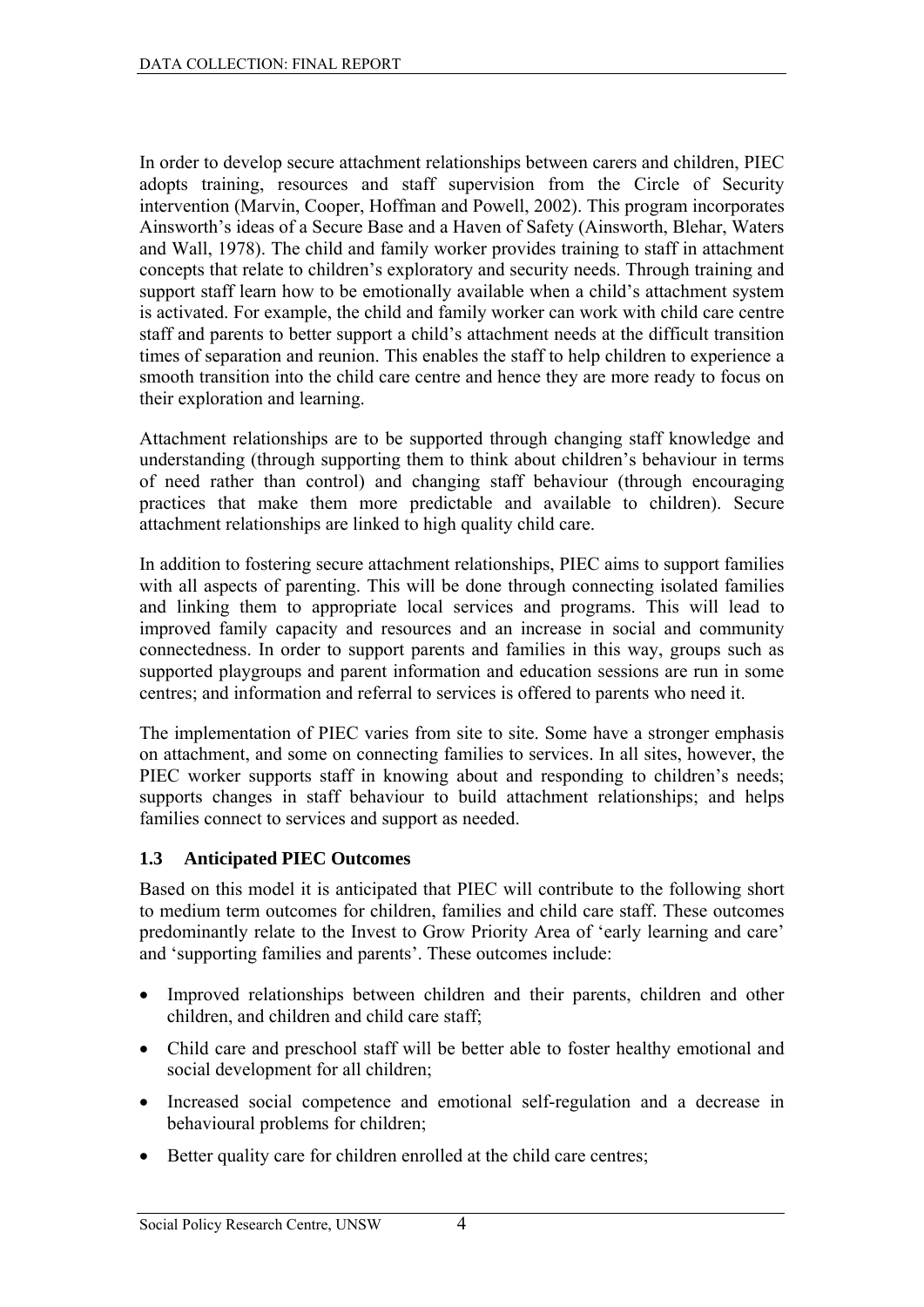- <span id="page-12-0"></span>• Greater confidence in parents about their parenting skills;
- Greater access to support services for parents and informal support for their family;
- Child care centres established as a focal point for families in the community;

### **1.4 Overview of PIEC Evaluation**

The Social Policy Research Centre was contracted to evaluate PIEC. The overall aims of the evaluation include: to provide information that monitors, assists and supports the further development and refinement of the PIEC project (formative/process evaluation); and to assess effectiveness of the PIEC project by monitoring the achievement of positive outcomes for children and families (summative/impact evaluation).

Table 1.1 summarises the evaluation questions, methods, outcomes and data sources. The overall approach is to establish baselines outcome measures in the key Invest to Grow (ITG) priority areas of 'early learning and care' and 'supporting families and parents', in relation to child and family functioning and ratings of relationships between children, child care centre staff, families and communities. Changes in these dimensions will be measured over the funding period. The evaluation includes three components of data collection and analysis.

The *impact evaluation* assesses whether the project has achieved positive outcomes for children, families, staff and key stakeholders in the Invest to Grow priority area of 'early learning and care' and 'supporting families and parents'.

The formative or *process* component of the evaluation focuses on the development and implementation of the PIEC Project. It will monitor the extent to which services are delivered in the form envisaged by the Benevolent Society. Where the results of the project are not those envisaged, the evaluation design seeks to inform current and future developments of PIEC.

*Performance based monitoring:* the Invest to Grow Performance Indicators as devised by FACS and the progress monitoring template developed by the National Evaluators will form the basis for developing the results-based measures for this component of the evaluation. More information about the evaluation can be found in the PIEC Evaluation Framework.

### **1.5 Outline of the Report**

This report summarises the baseline data collected as part of the summative or impact component of the evaluation. The following section describes the overall approach to the impact evaluation. Baseline data collected from staff and parents about attachment relationships between children and staff and children and parents and the children's the social and emotional development of the children is outlined in Section 3. Information about parents and caregivers including their demographics characteristics, family relationships, perceptions of parenting skills, access to support and community connectedness is described in Section 4. The final section of the report summarises the baseline data.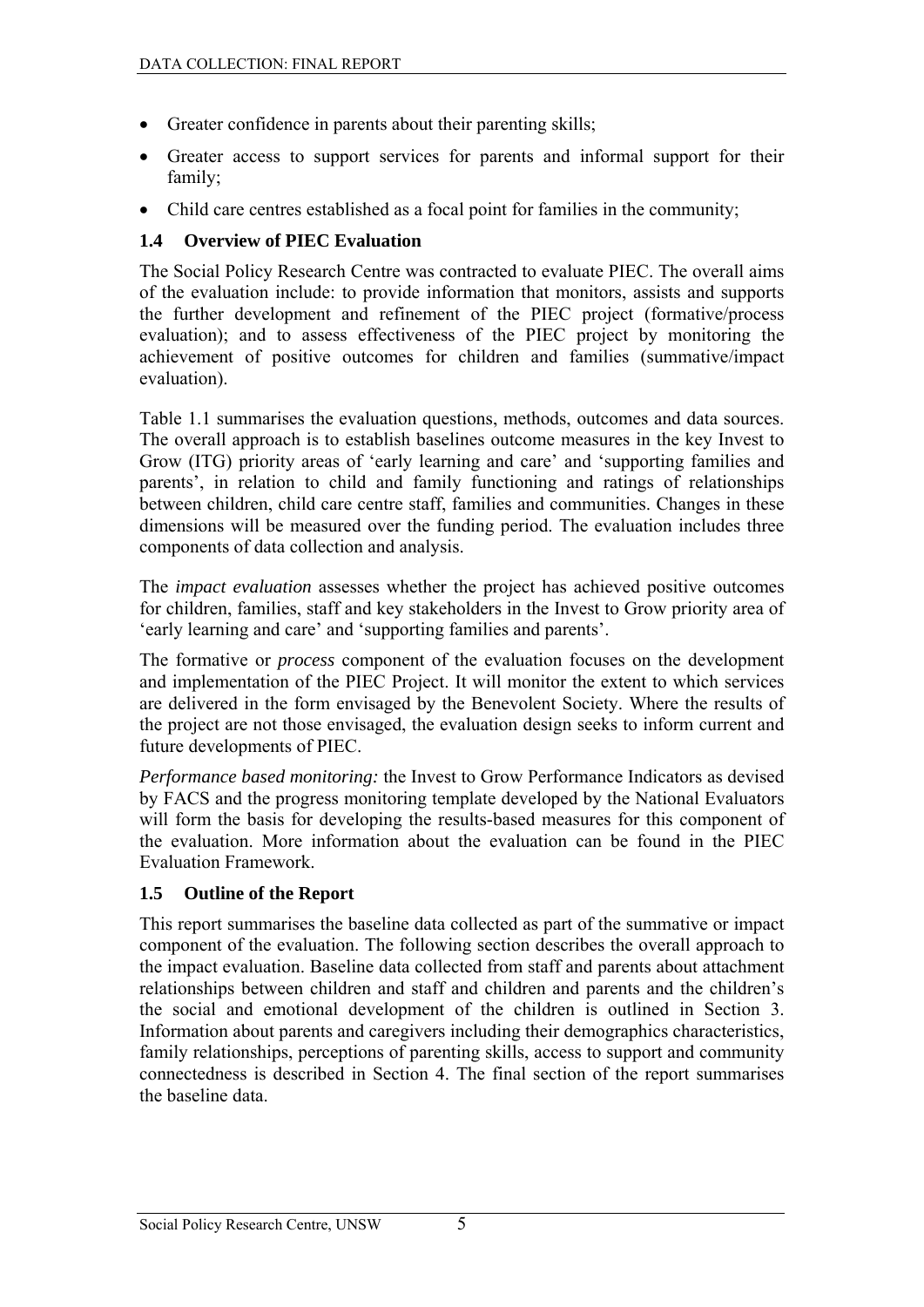## **Table 1.1: Evaluation Summary**

<span id="page-13-0"></span>

| <b>Invest to Grow</b>                                             | <b>Evaluation Question</b>                                                              | <b>Evaluation Component</b>                               | <b>PIEC Program Outcomes</b>                                                                    | <b>Data Sources</b>                                                                                                                           |
|-------------------------------------------------------------------|-----------------------------------------------------------------------------------------|-----------------------------------------------------------|-------------------------------------------------------------------------------------------------|-----------------------------------------------------------------------------------------------------------------------------------------------|
| <b>Priority Area</b>                                              |                                                                                         |                                                           |                                                                                                 |                                                                                                                                               |
| Early learning and care                                           | Has PIEC achieved its<br>objectives?                                                    | <b>Impact Evaluation</b>                                  | Improved relationships between staff and<br>children, children and children, child to<br>parent | Pinata's Reflective Functioning scale; Pianta's<br>Teacher-child relationship scale; staff<br>interviews; Service data collected periodically |
|                                                                   |                                                                                         |                                                           |                                                                                                 | BITSEA; Strengths and Difficulties Q                                                                                                          |
|                                                                   |                                                                                         |                                                           | Increase in children's social competence<br>and emotional regulation                            | BITSEA; Strengths and Difficulties Q; Service<br>Users Q; parent interviews                                                                   |
|                                                                   |                                                                                         |                                                           | Better quality care for children enrolled at<br>the child care centres                          |                                                                                                                                               |
| Supporting families<br>and parents                                | Has PIEC achieved its<br>objectives?                                                    | <b>Impact Evaluation</b>                                  | Greater confidence in parenting skills                                                          | Pinata's parent-child relationship scale;<br>Service Users Q; parent interviews                                                               |
|                                                                   |                                                                                         |                                                           | Greater access to support services for<br>parents and informal supports for their<br>family     | Service Users Q; parent interviews                                                                                                            |
|                                                                   |                                                                                         |                                                           | Child care centres established as a focal<br>point for families in the community                | Service Users Q; parent interviews                                                                                                            |
|                                                                   |                                                                                         |                                                           | Better integrated services system                                                               |                                                                                                                                               |
| Early learning and<br>care:<br>Supporting parents and<br>families | What factors supported or<br>impeded the achievement of<br>these objectives?            | Project Logic, Process Evaluation                         | All outcomes                                                                                    | Document analysis; Key personnel interviews;<br>Child care staff interviews or focus groups;<br>Family interviews; Case studies               |
|                                                                   | What factors facilitated and<br>inhibited the project logic<br>model being implemented? |                                                           |                                                                                                 |                                                                                                                                               |
| Early learning and<br>care;<br>Supporting parents and<br>families | What are the most important<br>factors which facilitate<br>improved outcomes?           | Impact Evaluation, Process<br>Evaluation                  | All outcomes                                                                                    | Document analysis; Key personnel interviews;<br>Child care staff interviews or focus groups;<br>Family interviews; Case studies               |
|                                                                   | Is the PIEC effective for all<br>children and families?                                 | Performance Based Monitoring,<br><b>Impact Evaluation</b> |                                                                                                 | Service data collected periodically; BITSEA;<br>Strengths and Difficulties Q; Service Users Q;                                                |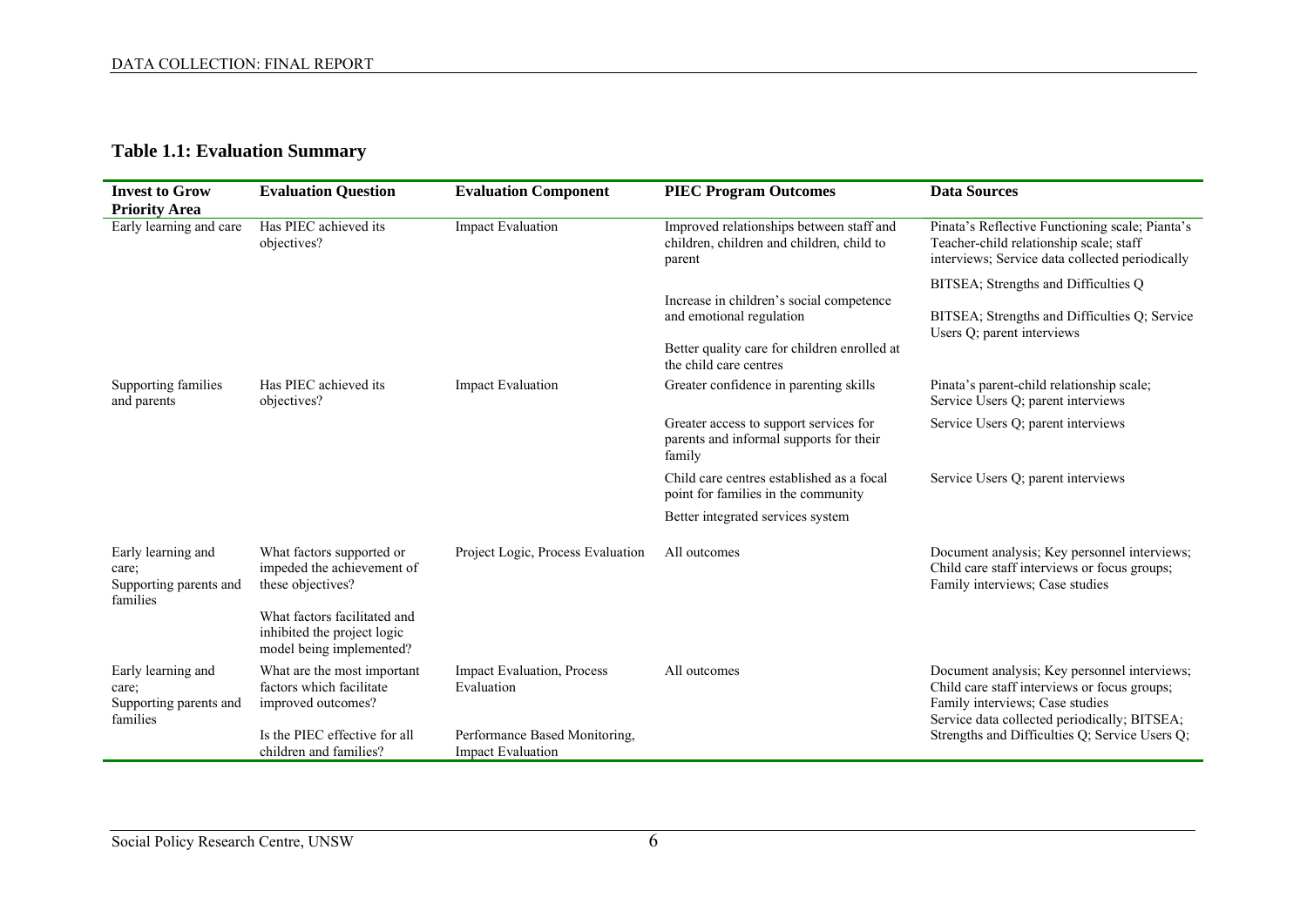## <span id="page-14-0"></span>**2 Approach to the Impact Evaluation**

This component of the evaluation will assesses the impact or outcomes of the project using a using a pre-test and post-test design. The overall approach is to establish baseline outcome measures in the key Invest to Grow (ITG) priority areas of 'early learning and care' and 'supporting families and parents', in relation to child and family functioning and ratings of relationships between children, child care centre staff, families and communities. Changes in these dimensions will be measured over the funding period.

### **2.1 Evaluation Questions**

This component of the evaluation is designed to address the following questions:

- What were the short-term and medium-term outcomes of the project in the relevant Invest to Grow priority areas?
- What worked for whom and under what circumstances?
- Are further outcomes anticipated?
- In addition to PIEC what other factors were involved in achievement of outcomes?
- Have there been unanticipated outcomes, positive and negative?

#### **2.2 Sample**

Data have been collected from parents and staff in the fourteen child care centres involved in PIEC. The possible sample for the evaluation was every child aged 12 months and over, who attends a centre two days or more a week. Data was only collected for children whose parents had given written consent. The total response for the baseline data collection, as completed by staff is shown in Table 2.1. A total of 544 are included in the sample. Table 2.2 shows that 420 parents participated in this round of data collection. This number is lower than the total number of children in the sample as some had more than one child at the centre and others gave consent for their children to be involved in the evaluation but did not complete the parent component of the questionnaire.

#### **Table 2.1 Response Rate**

|                      | Total no children aged<br>12mths over more attending | Possible sample | Total response rate |
|----------------------|------------------------------------------------------|-----------------|---------------------|
|                      | 2 days or more per week                              | No.             | Per cent            |
| Central Coast        | 206                                                  |                 |                     |
| East Sydney          | 192                                                  | 276             | 70                  |
| South West<br>Sydney | 146                                                  |                 |                     |
| Total                | 544                                                  |                 |                     |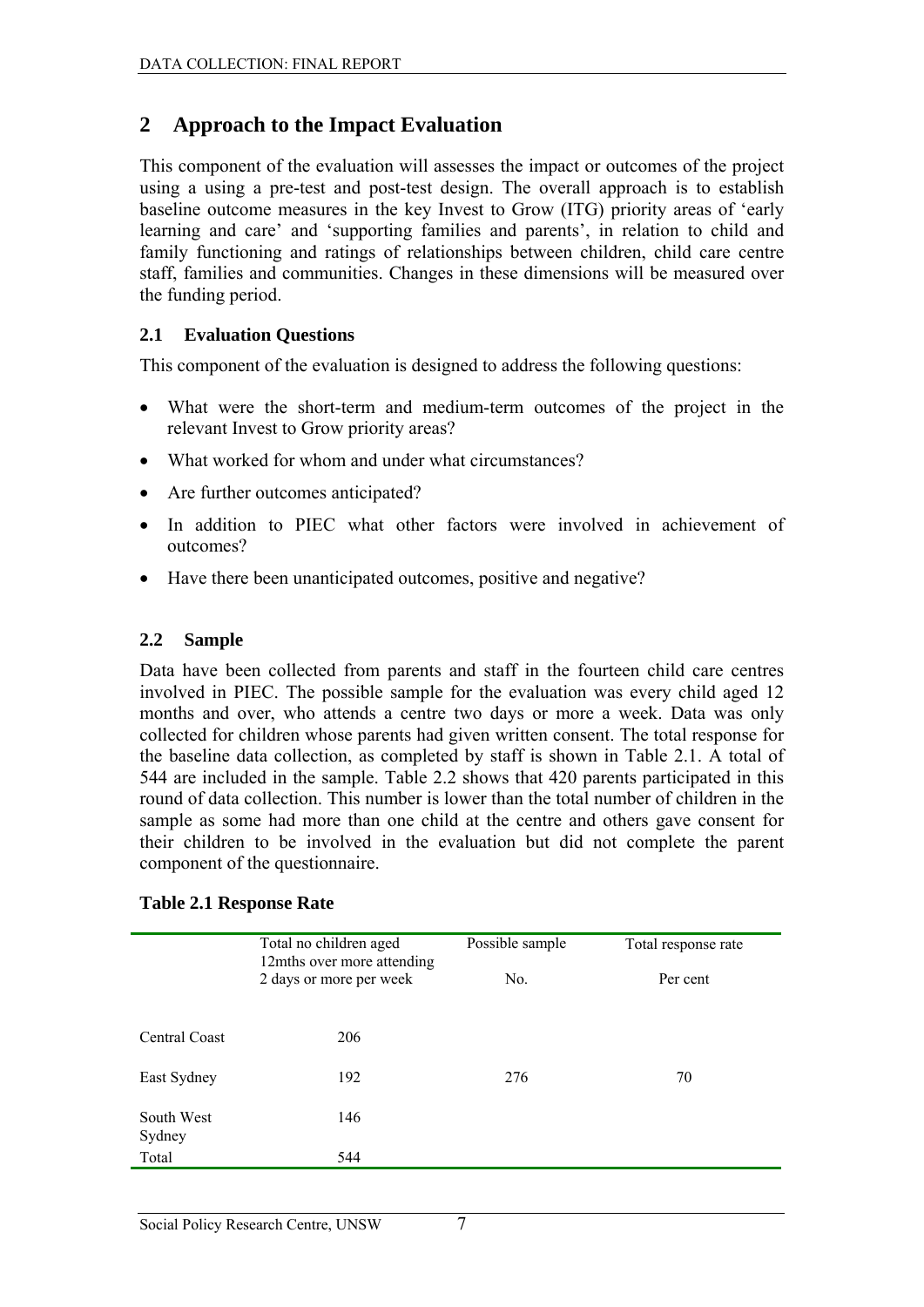|                      | Number<br>Parents | $\frac{0}{0}$                                      |
|----------------------|-------------------|----------------------------------------------------|
| Central Coast        | 139               | 33.10                                              |
| East Sydney          | 186               | 44.29                                              |
| South West<br>Sydney | 95                | 22.62                                              |
| Total                | 420               | $100.1$ round<br>these figures to<br>the nearest % |

#### <span id="page-15-0"></span>**Table 2.2 Number of parents participating in the evaluation by area**

#### **2.3 Data Collection**

The data collection instruments use standardised scales and appropriate sections of the questionnaires developed by the National Evaluators to collect data from child care staff and their parents/carers about themselves and the children for whom they care. These instruments were designed to be self-completed. However, PIEC staff were available to assist staff and families to complete the surveys if necessary.

#### **Standardised instruments**

Standardised psychological scales were used in the surveys to measure anticipated changes in the relationship between children and staff, between children and parents, and in the social-emotional development of children.

Two scales were used to assess *the relationship between staff and children* and *the relationship between parents and children* and to measure any changes in the attitudes and perceptions of adults from limit setting and managing behaviour to a focus on developmental progression. Only staff who knew the children the best and parents completed these instruments. As these standardised scales required some familiarity with the child it was not possible to externally validate the scores.

The Pianta Student-Teacher Relationship Scale (STRS) is completed by staff. The STRS is a teacher-reported measure of the quality of the teacher's relationship with a child. It includes 28 statements concerning a teacher's feelings about his or her relationship with a child, the child's behaviours with a teacher, and the teacher's beliefs about the child's feelings toward the teacher. There is substantial evidence of associations between teachers' ratings of children's conflict, closeness, and dependency, and children's academic and social–emotional outcomes (Mashburn & Pianta 2006).

The Pianta Child-Parent Relationship Scale (CPRS) is a modified STRS scale and completed by parents. It is designed to assess the parent's perception of the quality of the relationship with their child.

The Pianta STRS and the CTRS are not age-dependent and are used on all children.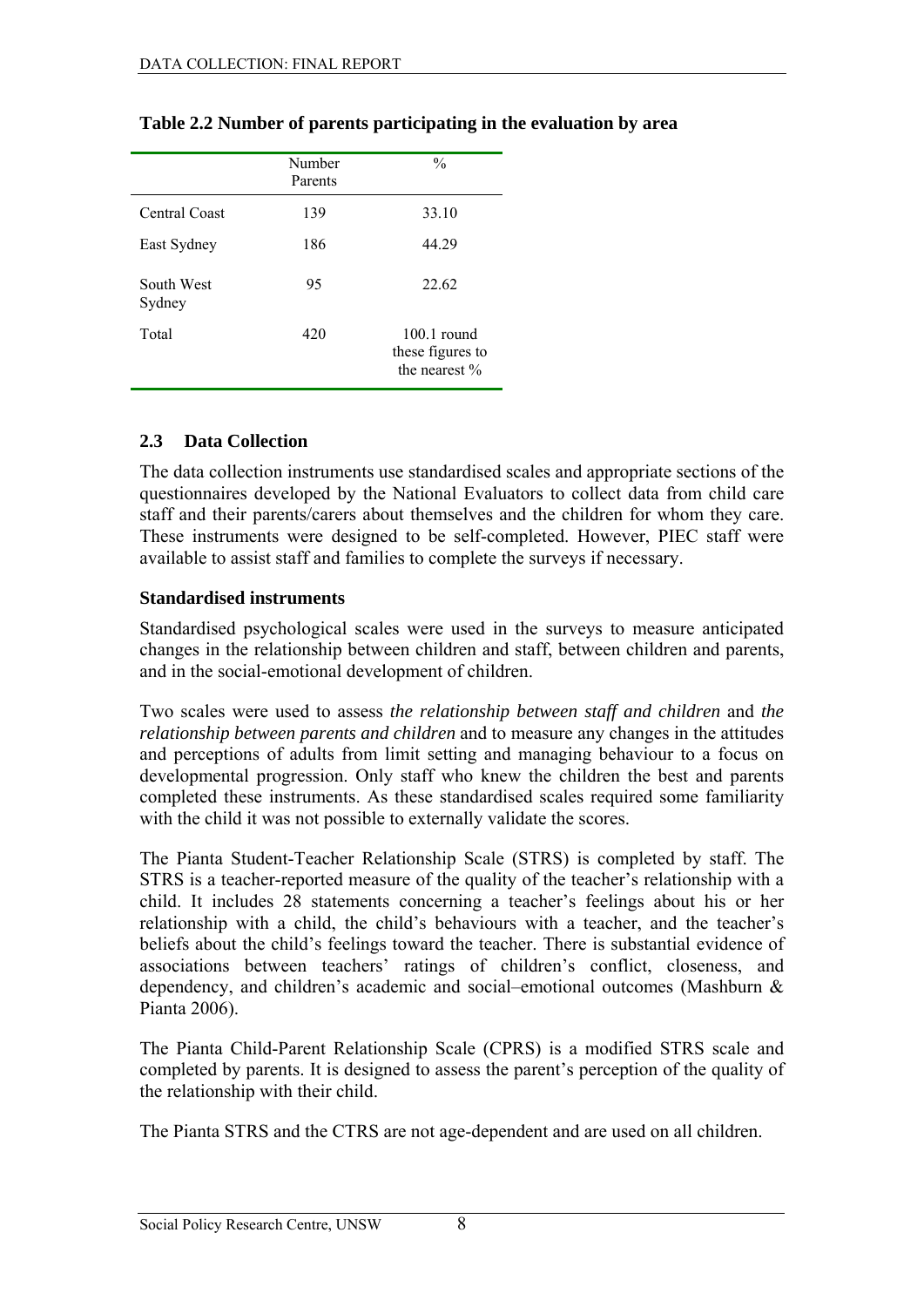Two scales are used to measure changes in children's *social and emotional wellbeing*. These are age-dependent and the age of the child determines which scale is used at each time period.

The Strengths and Difficulties Questionnaire (SDQ) is completed by parents and staff for children aged three years and over. This is a UK measure that has been adapted for Australian use and it assesses a child's social and emotional well-being. It consists of 25 items filled out by parents and by teachers/carers. Items fall under five scales: emotional symptoms scale, conduct problems, hyperactivity scale, peer problems scale, and pro-social scale. These scales measure changes in children's cognitive development, social competence and emotional regulation. The SDQ is available in over 30 languages and is being widely used in epidemiological, developmental and clinical research, as well as in routine clinical and educational practice (Goodman & Scott 1999).

The Brief Infant Toddler Social Emotional Assessment (BITSEA) is completed by parents and staff for children aged 12 to 36 months. The BITSEA identifies emerging social-emotional problems in infants and toddlers. It has been shown to be a reliable and valid brief screener for infant-toddler social-emotional and behavioural problems and delays in competence (Briggs-Gowan et al. 2004).

One scale is used to assess the *child's experience of the child care setting.* The Leiden Inventory for the Child's Wellbeing in Day Care (LICW-D) is a Dutch measure developed to assess children's adjustment in their child care setting. It consists of 12 items rated on a 6-point Likert scale. Four aspects of well-being in day care are included in the Inventory: general well-being, well-being in the presence of caregivers, with group members, and within the physical care setting. As such, it provides a sensitive measure of the quality of the child's child care experience (Schipper, IJzendoorn & Tavecchio 2004). The LICW-D will be used to measure changes in adjustment over the course of the intervention.

All of these scales can be used as continuous variables so that changes in the aggregate scores can be analysed over time. It is also possible to classify the scores according to critical cut off points. The following analysis of the baseline data uses these cut off points for convenience to indicate possible problem behaviours. More complex statistical analysis using the continuous variables will be conducted over the course of the evaluation.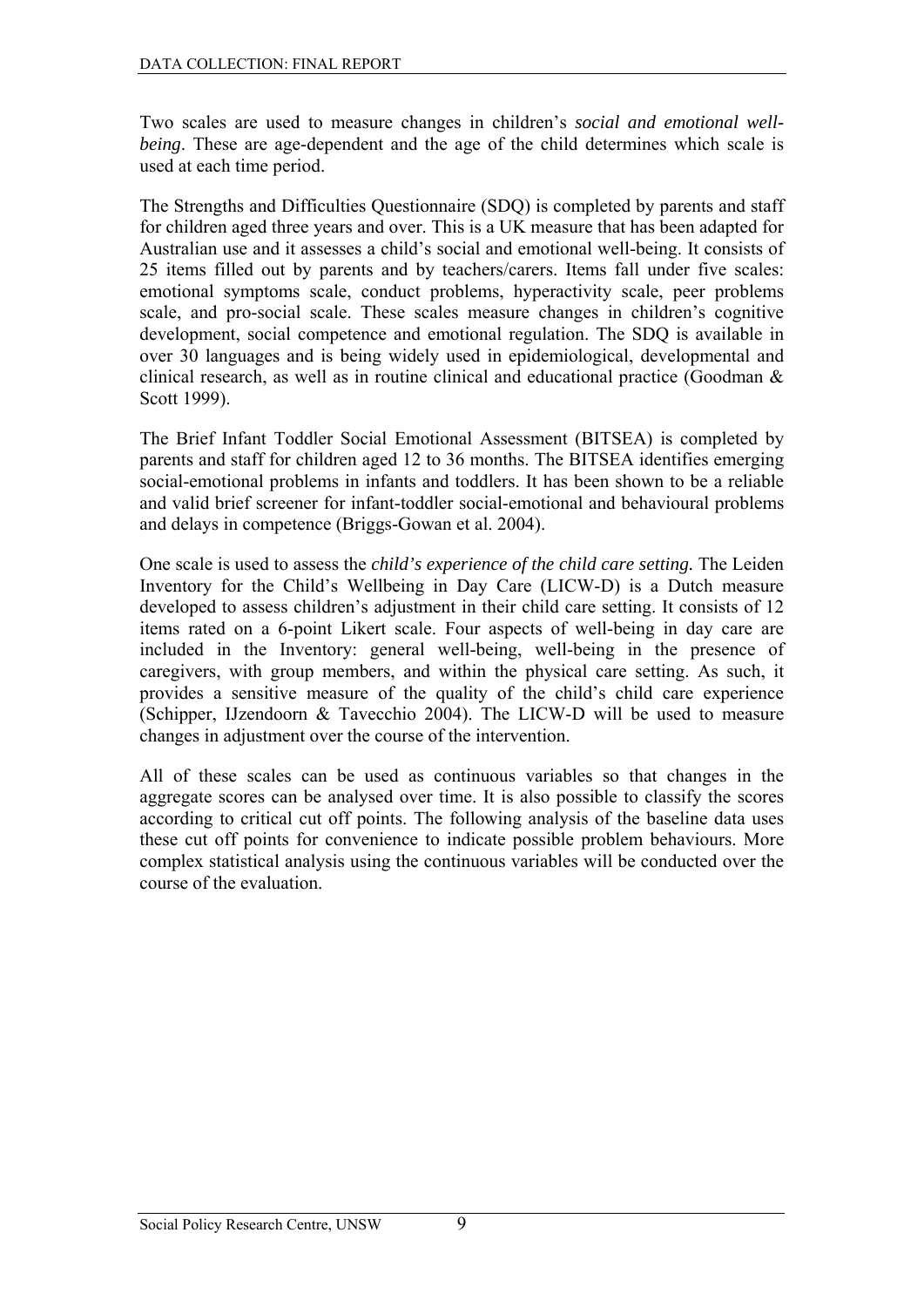| Name                                 | Age of child   | Completed by      | Domain                |
|--------------------------------------|----------------|-------------------|-----------------------|
| Pianta Child-Teacher Relationship    | A11            | <b>Staff</b>      | Relationships and     |
| Scale                                |                |                   | attachment            |
| The Pianta Child-Parent              | A11            | Parents           | Relationships and     |
| Relationship Scale                   |                |                   | attachment            |
| Strengths and Difficulties           | $36$ months+   | Parents and Staff | Social and emotional  |
| Questionnaire (SDQ)                  |                |                   | well-being            |
| Brief Infant Toddler Social          | $12-36$ months | Parents and Staff | Social and emotional  |
| <b>Emotional Assessment (BITSEA)</b> |                |                   | well-being            |
| Leiden Inventory for the Child's     | A11            | <b>Staff</b>      | Quality of child care |
| Wellbeing in Day Care (LICW-D)       |                |                   | experience            |

#### <span id="page-17-0"></span>**Table 2.3: Summary of standardised instruments**

#### **Other information**

Demographic information was also collected from parents and staff at baseline. Staff were asked about their qualifications, level of education, how long they had been employed at the child care centre of preschool. Parents were asked country of birth, education, current work status and household income, questions about their parenting self-efficacy, perceptions of the local neighbourhood and access to services and support.

Questions on parenting and relationships were adapted from the Longitudinal Study of Australian Children (LSAC). This will enable comparison with broad population data in the final phase of data collection. These questions elicit information on family functioning.

Questions on community connectedness and access to services were adapted from the National Evaluation of the Stronger Families and Communities Strategy and LSAC. These questions elicit information on social capital. This information also gives important contextual information on the environment in which PIEC is being implemented.

The following sections of the report summarise the baseline data collected in March 2006 from staff and parents.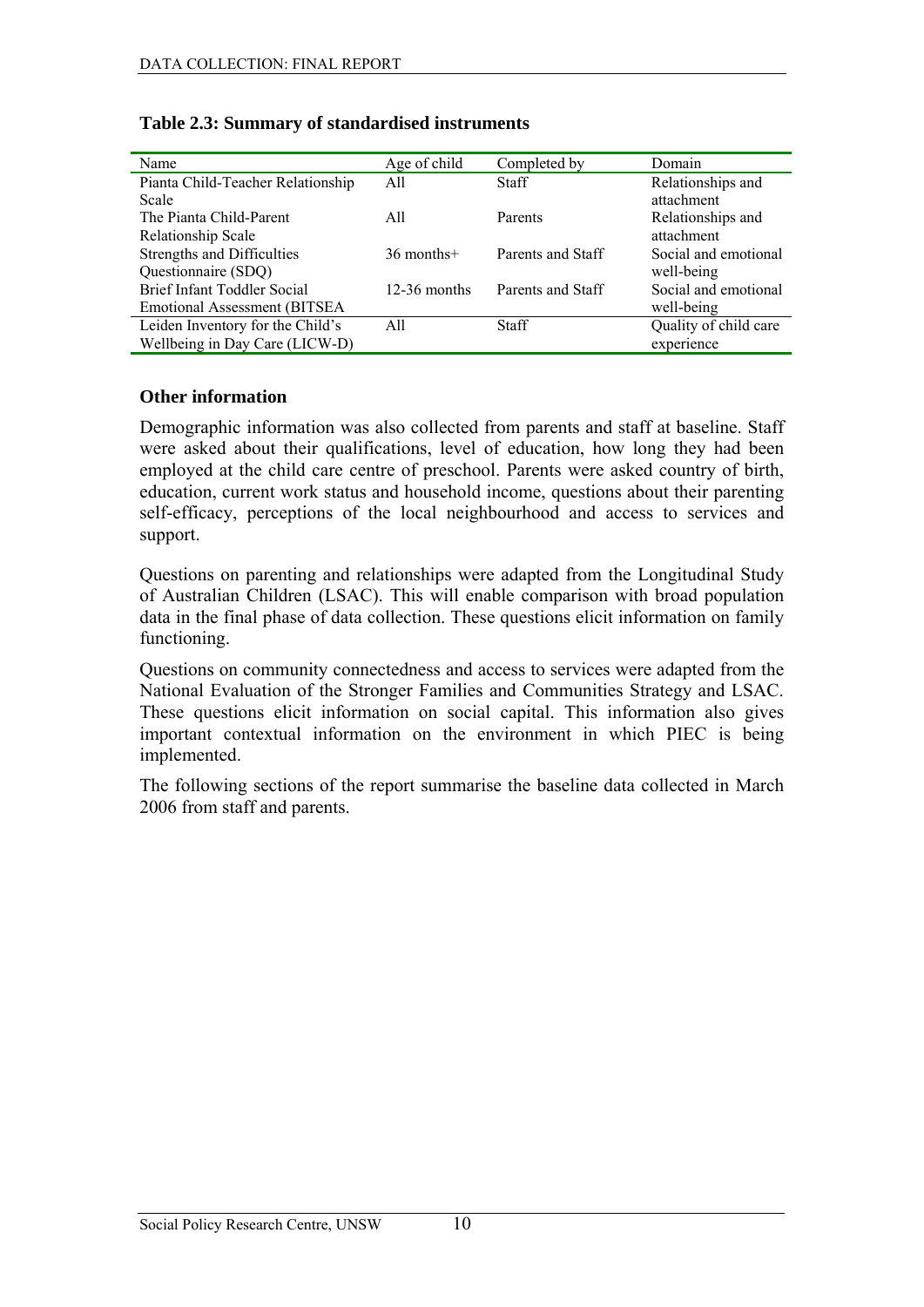# <span id="page-18-0"></span>**3 Child Data**

Data was collected on the characteristics of children; relationships between children and staff; relationships between children and parents; and any emergent problems in social-emotional and behavioural domains.

### **3.1 Sample Characteristics**

Staff in all the centre-based children's services involved in PIEC completed surveys for children whose parents had provided written consent. In most cases staff who knew the child best completed the surveys, which contained general information about the child including their age, gender and the number of days they attended the centre. This information is displayed in Table 3.1 and shows that just over half the sample are boys, with the majority aged over 3 years and attending child care or preschool for 3 days or more. The number of children per age category and the number of days children attended varied significantly across the areas. These differences will have to taken into account when analysing changes over time.

|                |                  | Number         |                         |              | Per cent         |                |                         |              |  |
|----------------|------------------|----------------|-------------------------|--------------|------------------|----------------|-------------------------|--------------|--|
|                | Central<br>Coast | East<br>Sydney | South<br>West<br>Sydney | All<br>Areas | Central<br>Coast | East<br>Sydney | South<br>West<br>Sydney | All<br>Areas |  |
| Gender         |                  |                |                         |              |                  |                |                         |              |  |
| Male           | 102              | 100            | 77                      | 279          | 49.5             | 52.1           | 52.7                    | 51.3         |  |
| Female         | 104              | 92             | 69                      | 265          | 50.5             | 47.9           | 47.3                    | 48.7         |  |
| Total          | 206              | 192            | 146                     | 544          |                  |                |                         |              |  |
| Age of child   |                  |                |                         |              |                  |                |                         |              |  |
| 1 year old     | 18               | 23             | 16                      | 57           | 8.7              | 12.2           | 11.2                    | $10.4*$      |  |
| 2 years        | 33               | 42             | 41                      | 116          | 16.0             | 22.2           | 28.7                    | $21.6*$      |  |
| 3 years        | 68               | 51             | 41                      | 160          | 33.0             | 27.0           | 28.7                    | $29.7*$      |  |
| 4 years        | 72               | 64             | 43                      | 179          | 35.0             | 33.9           | 30.1                    | $33.3*$      |  |
| 5 years        | 15               | 9              | $\overline{2}$          | 26           | 7.3              | 4.8            | 1.4                     | $4.8*$       |  |
| Total          | 206              | 189            | 143                     | 538          |                  |                |                         |              |  |
| No. days child |                  |                |                         |              |                  |                |                         |              |  |
| attending      |                  |                |                         |              |                  |                |                         |              |  |
| 2 Days         | 95               | 73             | 71                      | 239          | 46.3             | 38.6           | 48.6                    | $44.3*$      |  |
| 3 Days         | 65               | 79             | 41                      | 185          | 31.7             | 41.8           | 28.1                    | $34.3*$      |  |
| 4 Days         | 23               | 25             | 13                      | 61           | 11.2             | 13.2           | 8.9                     | $11.3*$      |  |
| 5 Days         | 22               | 12             | 21                      | 55           | 10.7             | 6.4            | 14.4                    | $10.2*$      |  |
| Total†         | 205              | 189            | 146                     | 540          |                  |                |                         |              |  |

#### **Table 3.1: Child characteristics, staff reported**

Note:  $*(X^2 p \le 0.05)$ 

† Totals are not identical for all tables due to missing values for some questions and different sample sizes for age-specific instruments

### **3.2 Attachment Relationships: Child-Staff**

The Student-Teacher Relationship Scale (STRS) (Pianta, 2001) is a self-reported assessment of staff's perceptions of the quality their relationship with the children. The STRS can be used for children of preschool age up to eight years. Child-teacher relationships in the STRS are defined in terms of conflict, closeness and dependency and overall quality of the relationship. Percentiles at or above 75 for the conflict and dependency subscales indicate high levels of conflict and dependency in the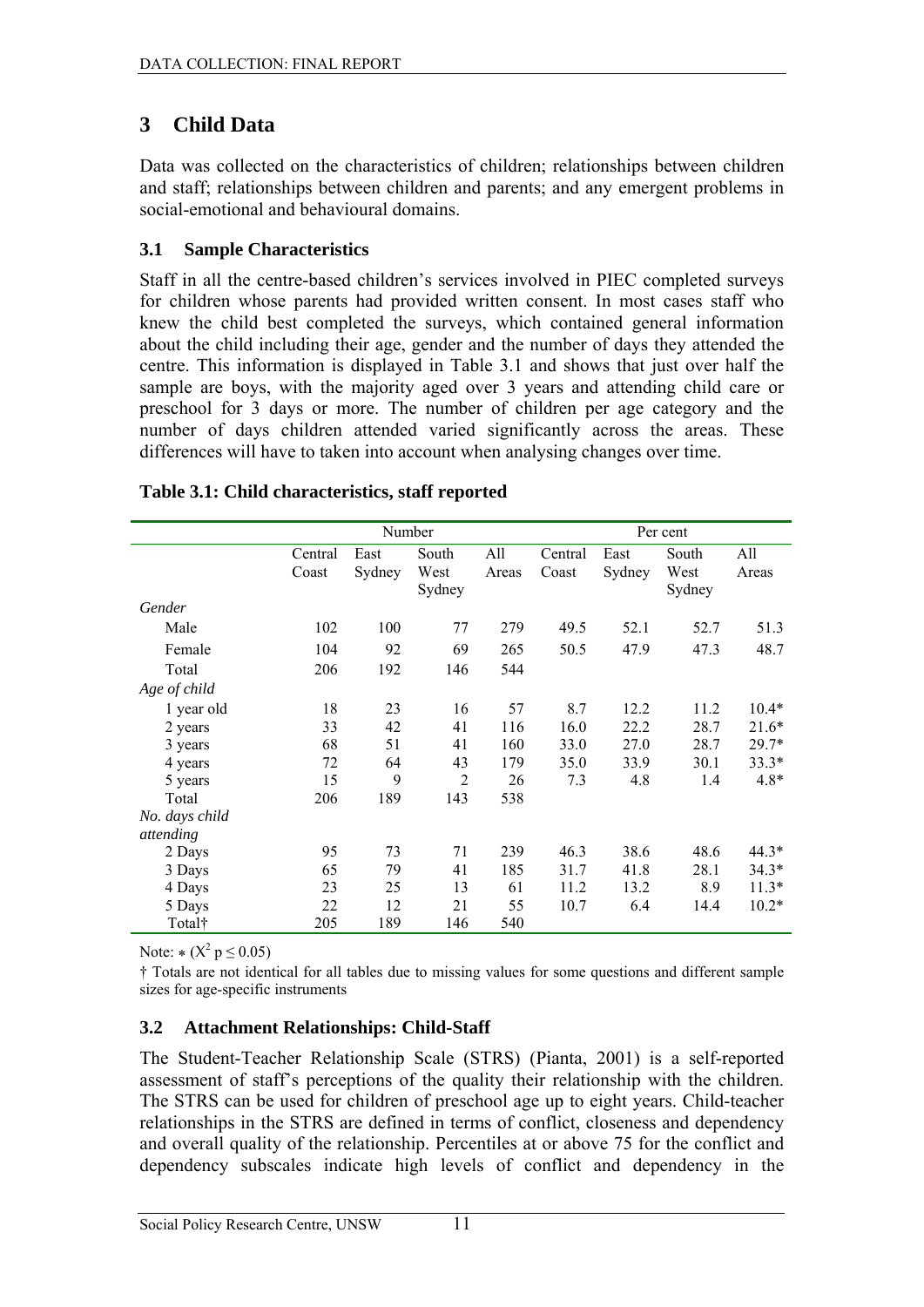<span id="page-19-0"></span>relationship between staff and the child. For closeness and Total STRS scores percentiles at or below 25 indicate low levels of closeness and low levels of positive and effective relationships. Pianta uses these cut-offs as markers for recommending intervention and support for teachers. Table 3.2 shows that the majority of staff's ratings of their relationship with the children they care for fall outside the critical cut off points for all subscales and Total STRS scores. However 16 per cent and 11 per cent of staff report high conflict and high dependency respectively in their relationship with a child (at or above the 75th percentile on the Conflict or Dependency subscales). Thiry-four per cent of staff report low closeness and 19 per cent of staff scores fall at or below  $25<sup>th</sup>$  percentile on the Total STRS scores. There were no significant differences in the subscales or the Total STRS scores between the areas.

|                                                                                                                            | Number           |                  |                         |                  |                  |                | Per cent                |              |
|----------------------------------------------------------------------------------------------------------------------------|------------------|------------------|-------------------------|------------------|------------------|----------------|-------------------------|--------------|
|                                                                                                                            | Central<br>Coast | East<br>Sydney   | South<br>West<br>Sydney | All<br>Areas     | Central<br>Coast | East<br>Sydney | South<br>West<br>Sydney | All Areas    |
| Conflict                                                                                                                   |                  |                  |                         |                  |                  |                |                         |              |
| High conflict (above 75 <sup>th</sup><br>percentile of normative sample)                                                   | 30               | 31               | 28                      | 89               | 14.4             | 16.2           | 19.2                    | 16.3         |
| Low conflict                                                                                                               | 178              | 160              | 118                     | 456              | 85.6             | 83.8           | 80.8                    | 83.7         |
| Total number                                                                                                               | 208              | 191              | 146                     | 545              |                  |                |                         |              |
| Closeness                                                                                                                  |                  |                  |                         |                  |                  |                |                         |              |
| Low closeness (below $25th$<br>percentile of normative sample)                                                             | 66               | 63               | 57                      | 186              | 32.0             | 33.0           | 39.0                    | 34.3         |
| High closeness                                                                                                             | 140              | 128              | 89                      | 357              | 68.0             | 67.0           | 61.0                    | 65.8         |
| Total number                                                                                                               | 206              | 191              | 146                     | 543              |                  |                |                         |              |
| Dependency<br>High dependency (above 75 <sup>th</sup><br>percentile of normative sample)<br>Low dependency<br>Total number | 17<br>191<br>208 | 25<br>166<br>191 | 20<br>126<br>146        | 62<br>483<br>545 | 8.2<br>91.8      | 13.1<br>86.9   | 13.7<br>86.3            | 11.4<br>88.6 |
| <b>Total STRS</b><br>Negative and ineffective<br>relationships (below 25 <sup>th</sup>                                     |                  |                  |                         |                  |                  |                |                         |              |
| percentile of normative sample)                                                                                            | 38               | 34               | 34                      | 106              | 18.5             | 17.8           | 23.3                    | 19.5         |
| Positive and effective<br>relationships                                                                                    | 168              | 157              | 112                     | 437              | 81.6             | 82.2           | 76.7                    | 80.5         |
| Total number                                                                                                               | 206              | 191              | 146                     | 543              |                  |                |                         |              |

#### **Table 3.2: Pianta Student-Teacher Relationship Scale**

Note: Percentiles from the raw scores have been calculated using the Total Normative Sample Percentile Conversions

Note:  $*(X^2 p \le 0.05)$ -there were no significant differences between the areas

#### **3.3 Attachment Relationships: Child-Parent**

The Pianta Child-Parent Relationship Scale (CPRS) assesses the parent's perception of the quality of the relationship with their child. It is interesting to note that the scores outlined in Table 3.3 differ from those of the staff's ratings of their relationships with the children (Table 3.2). It can be seen that over a third of parents report they have high conflict and over 50 per cent have high dependency levels in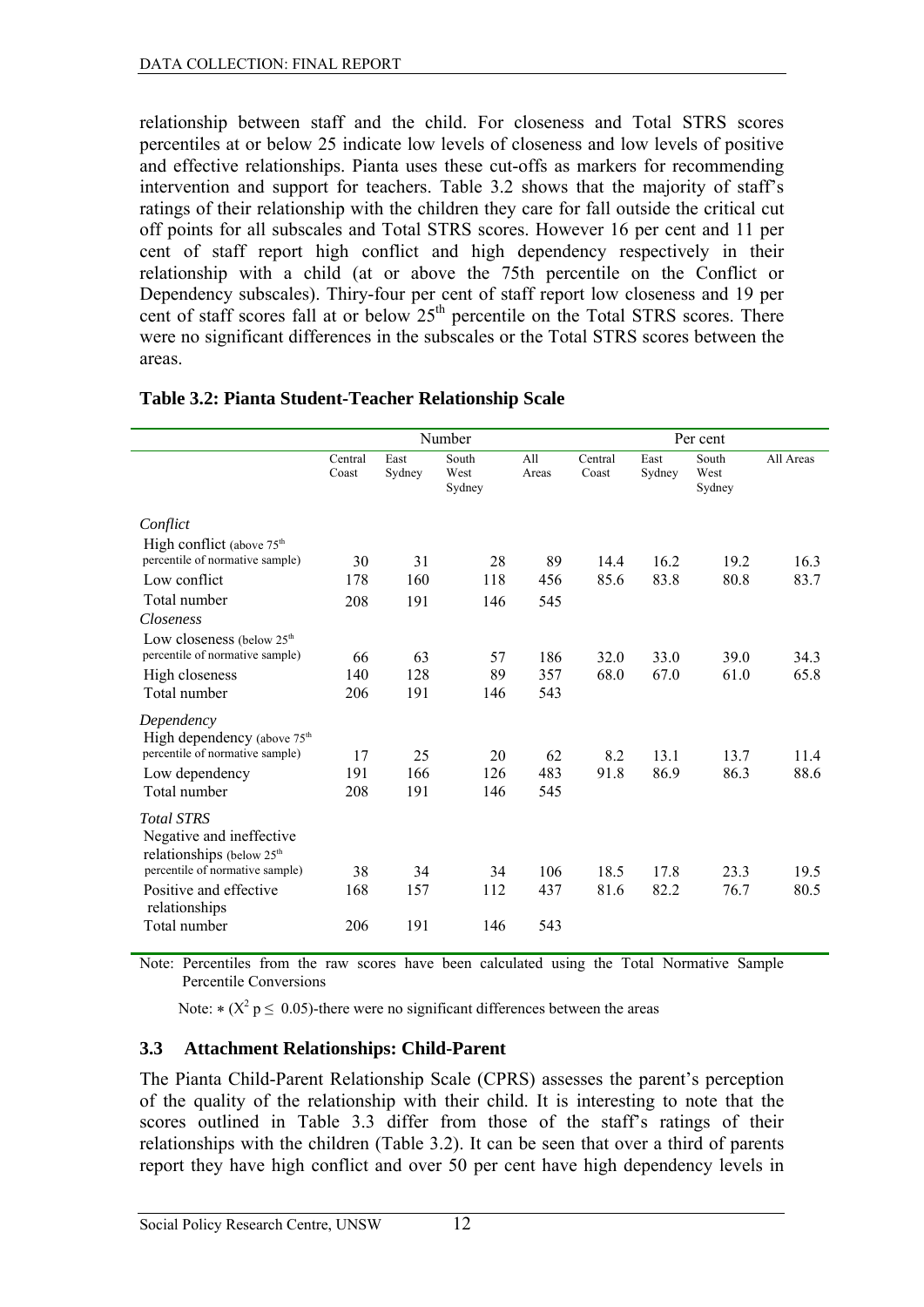<span id="page-20-0"></span>their relationships with their children, indicated by the subscale scores coming in at or above the 75 percentile. Approximately one fifth of the Total STRS scores reported by parents indicate lower overall positivity in their relationships with their children. No significant differences between the areas were evident in any of the subscales or the Total CPRS scores.

|                                                                   | Number           |                |                         |           | Per cent         |                |                         |           |
|-------------------------------------------------------------------|------------------|----------------|-------------------------|-----------|------------------|----------------|-------------------------|-----------|
|                                                                   | Central<br>Coast | East<br>Sydney | South<br>West<br>Sydney | All Areas | Central<br>Coast | East<br>Sydney | South<br>West<br>Sydney | All Areas |
| Conflict                                                          |                  |                |                         |           |                  |                |                         |           |
| High conflict (above 75 <sup>th</sup>                             |                  |                |                         |           |                  |                |                         |           |
| percentile of normative sample)                                   | 48               | 63             | 38                      | 149       | 35.6             | 33.9           | 40.4                    | 35.9      |
| Low conflict                                                      | 87               | 123            | 56                      | 266       | 64.4             | 66.1           | 59.6                    | 64.1      |
| Total number                                                      | 135              | 186            | 94                      | 415       |                  |                |                         |           |
| Closeness                                                         |                  |                |                         |           |                  |                |                         |           |
| Low closeness (below $25th$                                       |                  |                |                         |           |                  |                |                         |           |
| percentile of normative sample)                                   | 5                | 7              | 6                       | 18        | 3.7              | 3.8            | 6.5                     | 4.3       |
| High closeness                                                    | 130              | 179            | 87                      | 396       | 96.3             | 96.2           | 93.5                    | 95.7      |
| Total number                                                      | 135              | 186            | 93                      | 414       |                  |                |                         |           |
| Dependency                                                        |                  |                |                         |           |                  |                |                         |           |
| High dependency (above 75 <sup>th</sup>                           |                  |                |                         |           |                  |                |                         |           |
| percentile of normative sample)                                   | 74               | 96             | 60                      | 230       | 54.8             | 51.6           | 63.8                    | 55.4      |
| Low dependency                                                    | 61               | 90             | 34                      | 185       | 45.2             | 48.4           | 36.2                    | 44.6      |
| Total number                                                      | 135              | 186            | 94                      | 415       |                  |                |                         |           |
| <b>Total STRS</b>                                                 |                  |                |                         |           |                  |                |                         |           |
| Negative and ineffective<br>relationships (below 25 <sup>th</sup> |                  |                |                         |           |                  |                |                         |           |
| percentile of normative sample)                                   | 32               | 37             | 27                      | 96        | 23.9             | 19.9           | 29.0                    | 23.2      |
| Positive and effective<br>relationships                           | 102              | 149            | 66                      | 317       | 76.1             | 80.1           | 70.0                    | 76.8      |
| Total number                                                      | 134              | 186            | 93                      | 413       |                  |                |                         |           |

#### **Table 3.3 Pianta Child-Parent Relationship Scores**

Note:  $*(X^2 p \le 0.05)$ 

Percentiles from the raw scores have been calculated using the Total Normative Sample Percentile Conversions

#### **3.4 Social and Emotional Development**

Two standardised scales are used to capture the social and emotional development of the children as outlined in Section 2.3. The SDQ is used for children aged 3 years and above and the BITSEA is used for children aged from 12 to 36 months. Staff and parents complete these instruments.

The BITSEA is designed as a screening instrument to identify children under 3 years of aged who may be experiencing problems in the social-emotional and behavioural domains of development. A high Total Problem Score (at or above 75th percentile) or low Competence Total Score (at or below 15<sup>th</sup> percentile) indicate *Of Concern* status. Table 3.4 shows BITSEA scores reported by parents. Around 17 per cent of the sample of children had high problem scores and low competence scores indicating *Of Concern* status. More parents in South West Sydney rated their children as having high problem and low competence total scores indicating greater levels of socialemotional or behavioural problems than the other areas.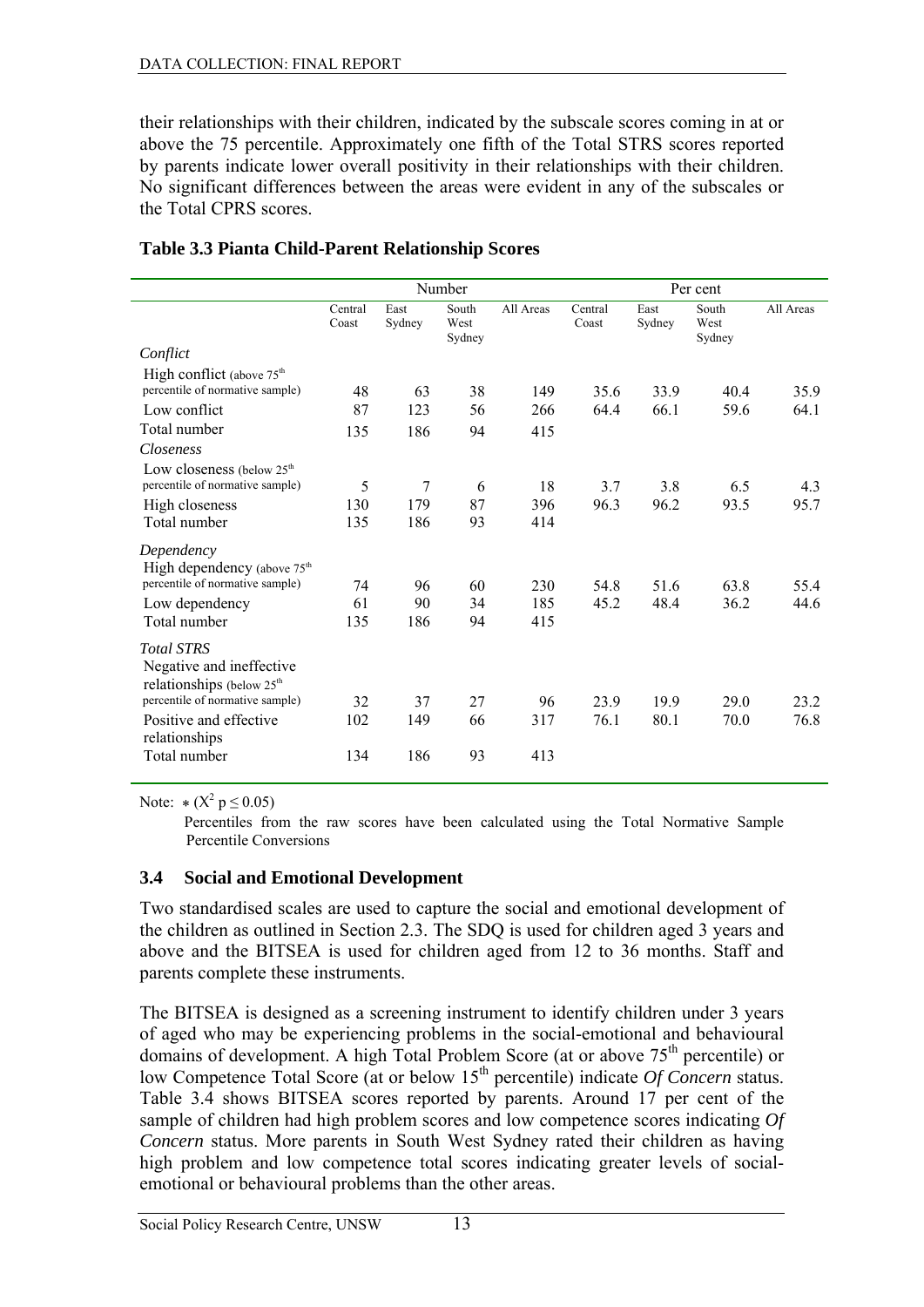|                                                                       | Number           |                |                         |           | Per cent         |                |                         |           |
|-----------------------------------------------------------------------|------------------|----------------|-------------------------|-----------|------------------|----------------|-------------------------|-----------|
|                                                                       | Central<br>Coast | East<br>Sydney | South<br>West<br>Sydney | All Areas | Central<br>Coast | East<br>Sydney | South<br>West<br>Sydney | All Areas |
| High Problem (scores fall at<br>or above 25 <sup>th</sup> percentile) | 6                | 10             | 8                       | 24        | 13.3             | 16.9           | 20.0                    | 16.7      |
| Not of concern                                                        | 39               | 49             | 32                      | 122       | 86.7             | 83.1           | 80.0                    | 83.3      |
| Total number                                                          | 45               | 59             | 40                      | 144       |                  |                |                         |           |
| Low Competence (scores<br>fall at or below $15th$ percentile)         | 5                | 8              | 9                       | 24        | 11.4             | 13.8           | 22.5                    | 16.9      |
| Not of concern                                                        | 39               | 50             | 31                      | 118       | 88.6             | 86.2           | 77.5                    | 83.1      |
| Total number                                                          | 44               | 58             | 40                      | 142       |                  |                |                         |           |

#### <span id="page-21-0"></span>**Table 3.4: BITSEA Scores Reported by Parents**

Note:  $*(X^2 p \le 0.05)$ 

The staff form of the BITEA parallels the parent form. At this stage, however, due to the small sample size of the comparison group the publisher has not provided cut off scores and *T* scores. If comparison scores are not available by the second round of data collection the analysis will use differences in the mean scores for the problem and competence scores to examine changes over time.

The SDQ is a brief behavioural screening questionnaire that asks about 25 attributes, some positive and others negative. Scores are normally used as continuous variables, but can be classified for convenience as 'normal', 'borderline' and 'abnormal'. Approximately 10 per cent of a community sample scores in the abnormal band for any given score, with a further 10 per cent scoring in the borderline band. Table 3.5 shows the SDQ scores broken down into normal, borderline and abnormal, as reported by staff. On average approximately one fifth of the children have total difficulties scores at the abnormal range. Around 18 per cent of the conduct and hyperactivity subscales and 17 per cent for the peer problem subscales scores are in the abnormal range. Staff in South West Sydney and on the Central Coast have indicated significantly higher levels of total difficulties, conduct and hyperactivity problems in children attending their centres than East Sydney.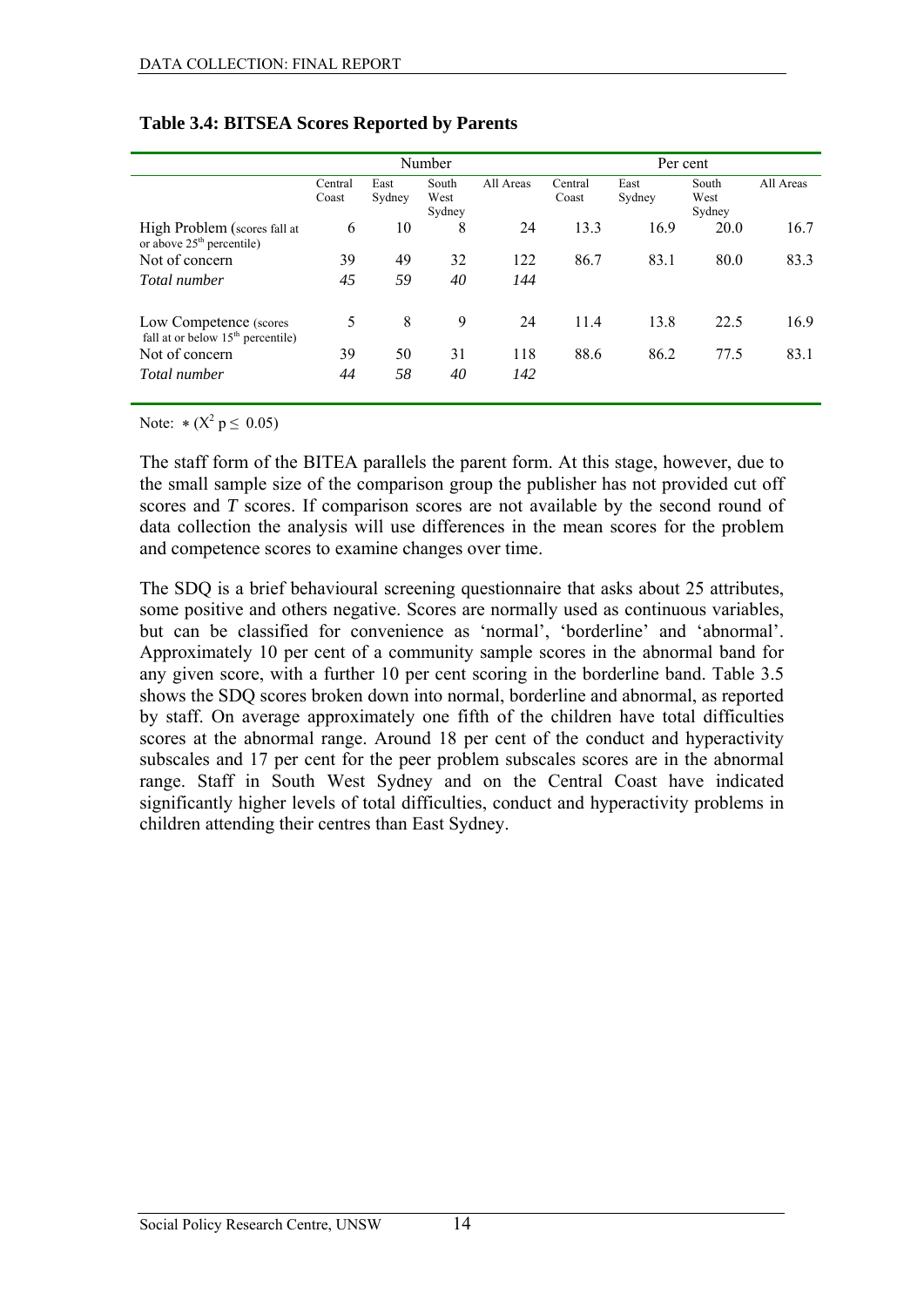|                            |                  |                | Number                  |           |                  | Per cent       |                         |           |
|----------------------------|------------------|----------------|-------------------------|-----------|------------------|----------------|-------------------------|-----------|
| Staff completed            | Central<br>Coast | East<br>Sydney | South<br>West<br>Sydney | All Areas | Central<br>Coast | East<br>Sydney | South<br>West<br>Sydney | All Areas |
| <b>Total Difficulties</b>  |                  |                |                         |           |                  |                |                         |           |
| Normal                     | 101              | 91             | 53                      | 245       | 70.1             | 77.1           | 60.2                    | $70.0*$   |
| Borderline                 | 11               | 8              | 15                      | 34        | 7.6              | 6.8            | 17.1                    | 9.7*      |
| Abnormal                   | 32               | 19             | 20                      | 71        | 22.2             | 16.1           | 22.7                    | $20.3*$   |
| Total number               | 144              | 118            | 88                      | 350       |                  |                |                         |           |
| <b>Emotional Symptoms</b>  |                  |                |                         |           |                  |                |                         |           |
| Normal                     | 132              | 108            | 79                      | 319       | 91.7             | 91.5           | 89.8                    | 91.1      |
| Borderline                 | 3                | $\overline{4}$ | 6                       | 13        | 2.0              | 3.4            | 6.8                     | 3.7       |
| Abnormal                   | 9                | 6              | $\overline{3}$          | 18        | 6.3              | 5.1            | 3.4                     | 5.1       |
| Total number               | 144              | 118            | 88                      | 350       |                  |                |                         |           |
| <b>Conduct Problems</b>    |                  |                |                         |           |                  |                |                         |           |
| Normal                     | 106              | 99             | 59                      | 264       | 73.6             | 83.2           | 67.1                    | $75.2*$   |
| Borderline                 | 10               | 8              | 5                       | 23        | 6.9              | 6.7            | 5.7                     | $6.6*$    |
| Abnormal                   | 28               | 12             | 24                      | 64        | 19.4             | 10.1           | 27.3                    | $18.2*$   |
| Total number               | 144              | 119            | 88                      | 351       |                  |                |                         |           |
| <b>Hyperactivity Score</b> |                  |                |                         |           |                  |                |                         |           |
| Normal                     | 100              | 100            | 66                      | 266       | 69.4             | 83.3           | 75.0                    | $75.6*$   |
| Borderline                 | 12               | 6              | $\overline{2}$          | 20        | 8.3              | 5.0            | 2.3                     | $5.7*$    |
| Abnormal                   | 32               | 14             | 20                      | 66        | 22.2             | 11.7           | 22.7                    | 18.8*     |
| Total number               | 144              | 120            | 88                      | 352       |                  |                |                         |           |
| Peer Problem               |                  |                |                         |           |                  |                |                         |           |
| Normal                     | 106              | 86             | 60                      | 252       | 73.6             | 71.7           | 68.2                    | 71.6      |
| Borderline                 | 15               | 14             | 11                      | 40        | 10.4             | 11.7           | 12.5                    | 11.4      |
| Abnormal                   | 23               | 20             | 17                      | 60        | 16.0             | 16.7           | 19.3                    | 17.1      |
| Total number               | 144              | 120            | 88                      | 352       |                  |                |                         |           |
| Prosocial Score            |                  |                |                         |           |                  |                |                         |           |
| Normal                     | 80               | 66             | 59                      | 205       | 55.6             | 56.4           | 67.1                    | 58.7      |
| Borderline                 | 29               | 24             | 8                       | 61        | 20.1             | 20.5           | 9.1                     | 17.5      |
| Abnormal                   | 35               | 27             | 21                      | 83        | 24.3             | 23.1           | 23.9                    | 23.8      |
| Total                      | 144              | 117            | 88                      | 349       |                  |                |                         |           |
| Total impact score         |                  |                |                         |           |                  |                |                         |           |
| Normal                     | 131              | 118            | 78                      | 327       | 90.3             | 97.5           | 90.7                    | 92.9*     |
| Borderline                 | $\overline{2}$   | 1              | 6                       | 9         | 1.4              | 0.8            | 7.0                     | $2.6*$    |
| Abnormal                   | 12               | $\overline{2}$ | $\mathbf 2$             | 16        | 8.3              | 1.7            | 2.3                     | $4.6*$    |
| Total number               | 145              | 121            | 86                      | 352       |                  |                |                         |           |

#### <span id="page-22-0"></span>**Table 3.5 SDQ Scores reported by staff**

Note:  $*(X^2 p \le 0.05)$ 

Table 3.6 shows SDQ scores reported by parents. Overwhelmingly most children fall within the normal range for all subscales and the total difficulties score. Ten per cent of the sample fell in the abnormal range for total difficulties score. Around 20 per cent of the children are rated in the abnormal range for hyperactivity and 16 per cent in the abnormal range for peer problems. There are stark differences between the areas, most noticeably in the total difficulties scores and the conduct subscales with South West Sydney having the highest number of abnormal scores and East Sydney the lowest.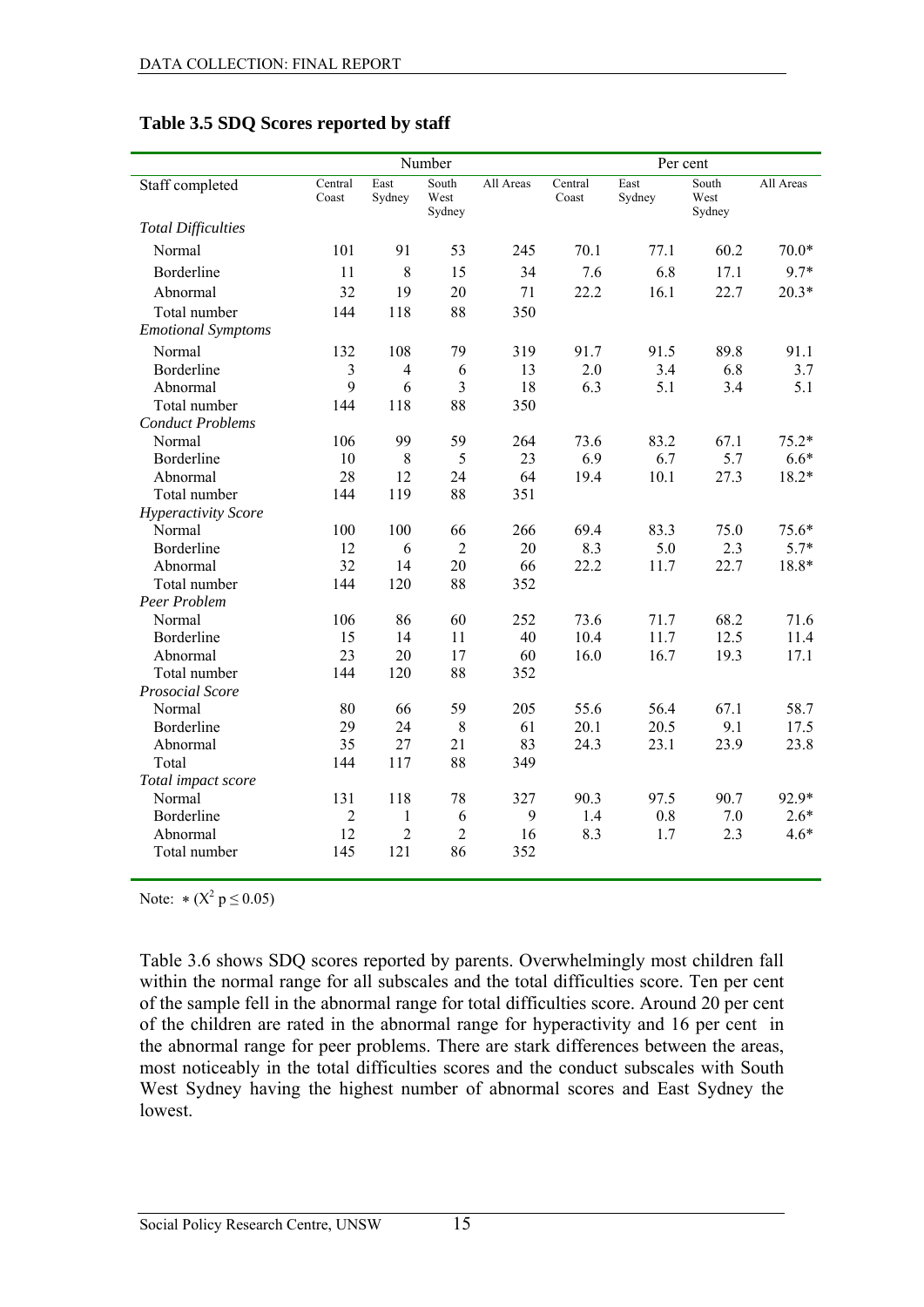#### <span id="page-23-0"></span>**Table 3.6 SDQ Scores, by Parents**

|                            |                  |                  | Number                  |                |                  | Per cent       |                         |           |
|----------------------------|------------------|------------------|-------------------------|----------------|------------------|----------------|-------------------------|-----------|
| Parent completed           | Central<br>Coast | East<br>Sydney   | South<br>West<br>Sydney | All Areas      | Central<br>Coast | East<br>Sydney | South<br>West<br>Sydney | All Areas |
| <b>Total Difficulties</b>  |                  |                  |                         |                |                  |                |                         |           |
| Normal                     | 71               | 110              | 37                      | 218            | 79.8             | 89.4           | 69.8                    | $82.3*$   |
| Borderline                 | 6                | $\,8\,$          | 5                       | 19             | 6.7              | 6.5            | 9.4                     | $7.2*$    |
| Abnormal                   | 12               | 5                | 11                      | 28             | 13.5             | 4.1            | 20.8                    | $10.6*$   |
| Total                      | 89               | 123              | 53                      | 265            |                  |                |                         |           |
| <b>Emotional Symptoms</b>  |                  |                  |                         |                |                  |                |                         |           |
| Normal                     | 81               | 108              | 44                      | 233            | 90.0             | 87.8           | 83.0                    | 87.6      |
| Borderline                 | $\mathbf{1}$     | 6                | $\overline{4}$          | 11             | 1.1              | 4.9            | 7.6                     | 4.1       |
| Abnormal                   | 8                | 9                | 5                       | 22             | 8.9              | 7.3            | 9.4                     | 8.3       |
| Total                      | 90               | 123              | 53                      | 266            |                  |                |                         |           |
| <b>Conduct Problems</b>    |                  |                  |                         |                |                  |                |                         |           |
| Normal                     | 59               | 96               | 27                      | 182            | 65.6             | 78.1           | 50.9                    | 68.4*     |
| Borderline                 | $\,8\,$          | 12               | 9                       | 29             | 8.9              | 9.7            | 17.0                    | $10.9*$   |
| Abnormal                   | 23               | 15               | 17                      | 55             | 25.6             | 12.2           | 32.1                    | $20.7*$   |
| Total                      | 90               | 123              | 53                      | 266            |                  |                |                         |           |
| <b>Hyperactivity Score</b> |                  |                  |                         |                |                  |                |                         |           |
| Normal                     | 68               | 109              | 40                      | 217            | 75.6             | 88.6           | 75.5                    | 81.6      |
| Borderline                 | 9                | 7                | $\overline{4}$          | 20             | 10.0             | 5.7            | 7.6                     | 7.5       |
| Abnormal                   | 13               | $\boldsymbol{7}$ | 9                       | 29             | 14.4             | 5.7            | 17.0                    | 10.9      |
| Total                      | 90               | 123              | 53                      | 266            |                  |                |                         |           |
| Peer Problem               |                  |                  |                         |                |                  |                |                         |           |
| Normal                     | 67               | 91               | 32                      | 190            | 74.4             | 74.0           | 60.4                    | 71.4      |
| Borderline                 | 12               | 13               | $\tau$                  | 32             | 13.3             | 10.6           | 13.2                    | 12.0      |
| Abnormal                   | 11               | 19               | 14                      | 44             | 12.2             | 15.5           | 26.4                    | 16.5      |
| Total                      | 90               | 123              | 53                      | 266            |                  |                |                         |           |
| Prosocial Score            |                  |                  |                         |                |                  |                |                         |           |
| Normal                     | 75               | 110              | 43                      | 228            | 83.3             | 89.4           | 81.1                    | 85.7      |
| Borderline                 | 12               | $\overline{4}$   | 6                       | 22             | 13.3             | 3.3            | 11.3                    | 8.3       |
| Abnormal                   | $\overline{3}$   | 9                | $\overline{4}$          | 16             | 3.3              | 7.3            | 7.6                     | 6.0       |
| Total                      | 90               | 123              | 53                      | 266            |                  |                |                         |           |
| Total impact score         |                  |                  |                         |                |                  |                |                         |           |
| Normal                     | 86               | 121              | 48                      | 255            | 95.6             | 98.4           | 90.6                    | 95.9      |
| Borderline                 | $\boldsymbol{2}$ | $\mathbf{1}$     | $\mathbf{1}$            | $\overline{4}$ | 2.2              | 0.8            | 1.9                     | 1.5       |
| Abnormal                   | $\overline{2}$   | $\mathbf{1}$     | $\overline{4}$          | $\overline{7}$ | 2.2              | 0.8            | 7.6                     | 2.6       |
| Total                      | 90               | 123              | 53                      | 266            |                  |                |                         |           |

Note:  $*(X^2 p \le 0.05)$ 

#### **3.5 Experience of the Child Care Setting**

The Leiden Inventory assesses caregivers' or teachers' perceptions of how comfortable the child is in the child care centre or preschool, using a 6-point scale. Questions rate the child's feelings and behaviours, in general and as seen in their interactions with staff, other children, and with the play environment. A total scale score is formed by summing ratings for each of the 12 items. For most children, staff ratings of wellbeing were good to high; that is, equivalent to 4, 5 or 6 on the 6-point scale. For about 15 per cent of children, however, ratings of wellbeing were less than optimal; that is, less than 4 on the 6-point scale. Scores differed by area, being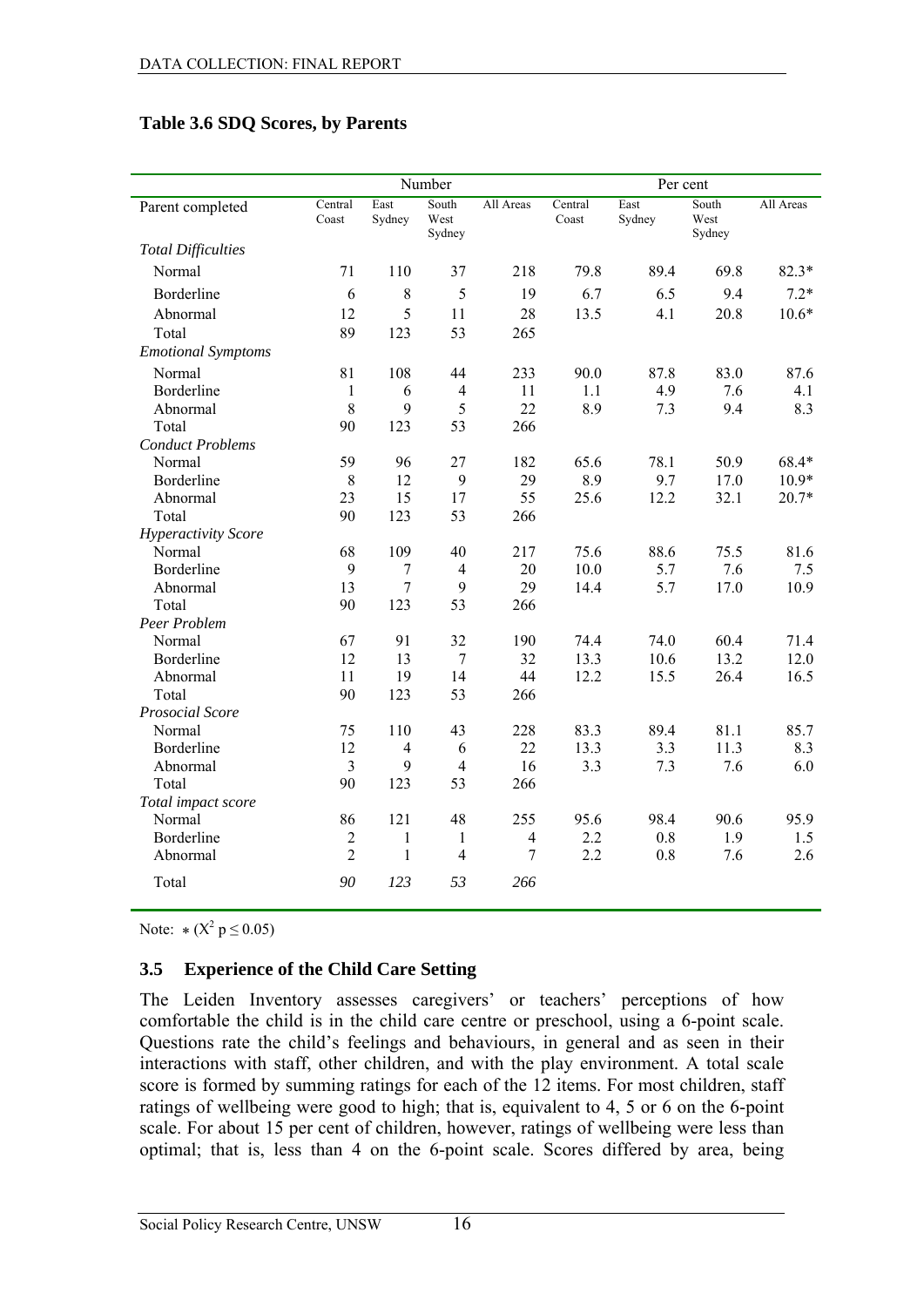<span id="page-24-0"></span>significantly higher for centres on the Central Coast. There was no difference in scores for the two Sydney areas.

| Table 3.7: Leiden Inventory of for Child Wellbeing in Day Care |  |
|----------------------------------------------------------------|--|
|----------------------------------------------------------------|--|

|                                                                                                                                                                                                                 | Number           |                |                         |           | Per cent         |                |                         |           |
|-----------------------------------------------------------------------------------------------------------------------------------------------------------------------------------------------------------------|------------------|----------------|-------------------------|-----------|------------------|----------------|-------------------------|-----------|
|                                                                                                                                                                                                                 | Central<br>Coast | East<br>Sydney | South<br>West<br>Sydney | All Areas | Central<br>Coast | East<br>Sydney | South<br>West<br>Sydney | All Areas |
| Poor overall wellbeing<br>(total score falls below 48,<br>equivalent to less than 4 on the 6-<br>point scale)<br>Good to high overall<br>wellbeing (total score of 48 or<br>above, equivalent to 4 and above on | 17               | 38             | 26                      | 81        | 8.1              | 19.8           | 19.7                    | $14.8*$   |
| the 6-point scale)                                                                                                                                                                                              | 193              | 154            | 121                     | 468       | 91.9             | 80.2           | 82.3                    | $85.2*$   |
| Total number                                                                                                                                                                                                    | 210              | 192            | 147                     | 549       |                  |                |                         |           |
| Mean total score                                                                                                                                                                                                | 60.0             | 55.4           | 57.5                    | $57.7**$  |                  |                |                         |           |

Note:  $*(X^2 p \le 0.05)$ 

\*\* (F ratio p ≤ 0.01; Central Coast > East Sydney, South West Sydney; East Sydney = South West Sydney)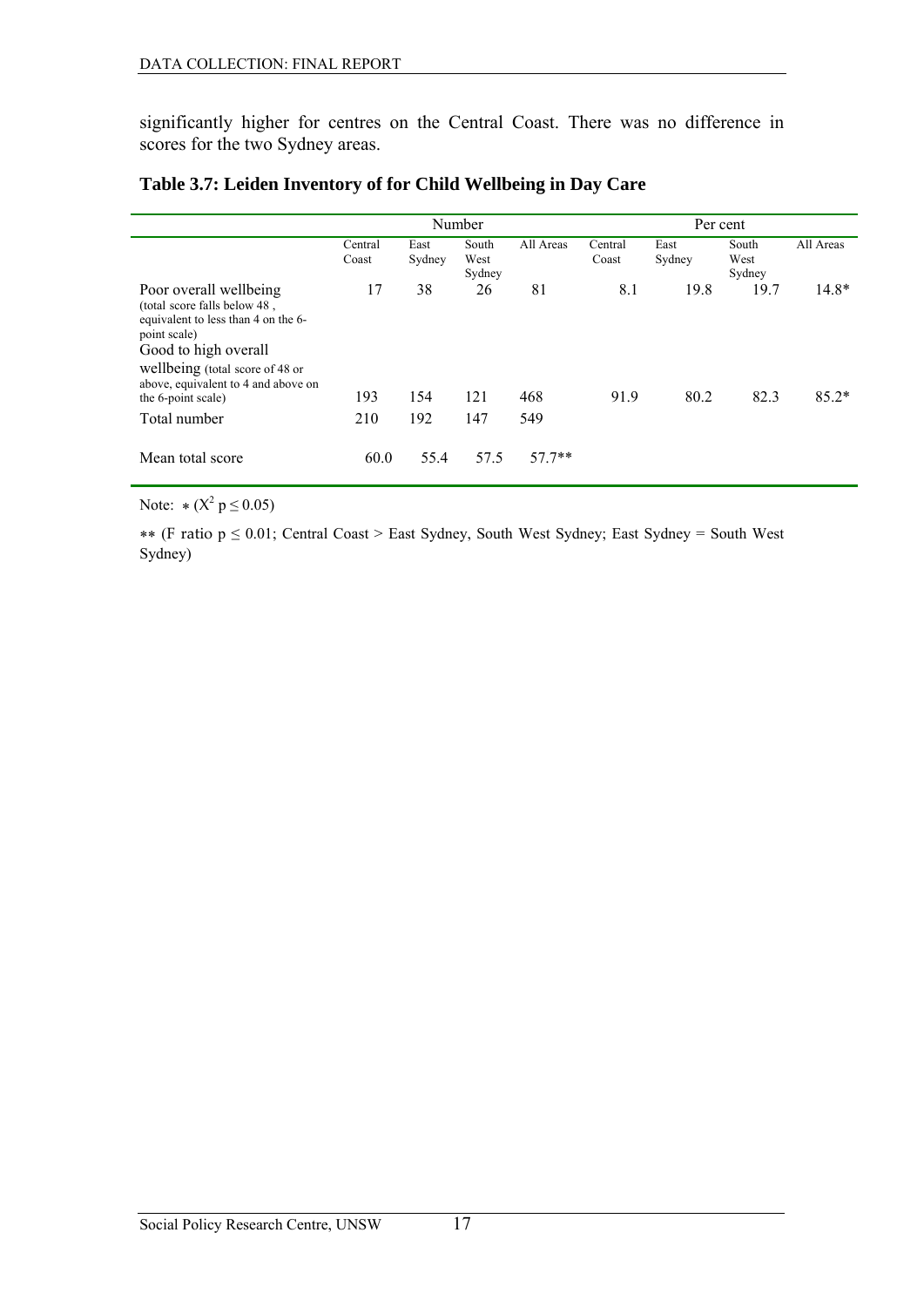## <span id="page-25-0"></span>**4 Parent Data**

This section reports on parent characteristics and their parenting self-efficacy and links to support and the community. These relate to the ITG Priority Area of 'supporting children and families' and four PIEC objectives:

- Greater confidence in parenting skills
- Greater access to support services for parents and informal supports for their family
- Child care centres established as a focal point for families in the community
- Better integrated services system

#### **4.1 Parents' Demographic Characteristics**

Basic demographic information was collected from parents and caregivers. Table 4.1 shows that there were significant differences between the areas for all variables except Aboriginal or Torres Strait Islander origin. The majority of parents or caregivers in the sample were born in Australia. South West Sydney had the highest proportion of parents or caregivers born overseas (32%) and who spoke a language other than English at home (28 %) compared to the other areas. Over 40 per cent of parents in East Sydney had completed a university degree with an additional 26 per cent completing a TAFE or college diploma. In contrast, Year 10 was the highest level of education completed for just over a third of the parents on the Central Coast and in South West Sydney. Over 60 per cent of parents were employed either full-time or parent time on the Central Coast and in East Sydney compared to around 40 per cent in South West Sydney. Reflecting the current employment status, it can be seen that in South West Sydney over a third of parents relied on government pensions or benefits as their main source of income in contrast to East Sydney where this was the case for only 6 per cent of the sample.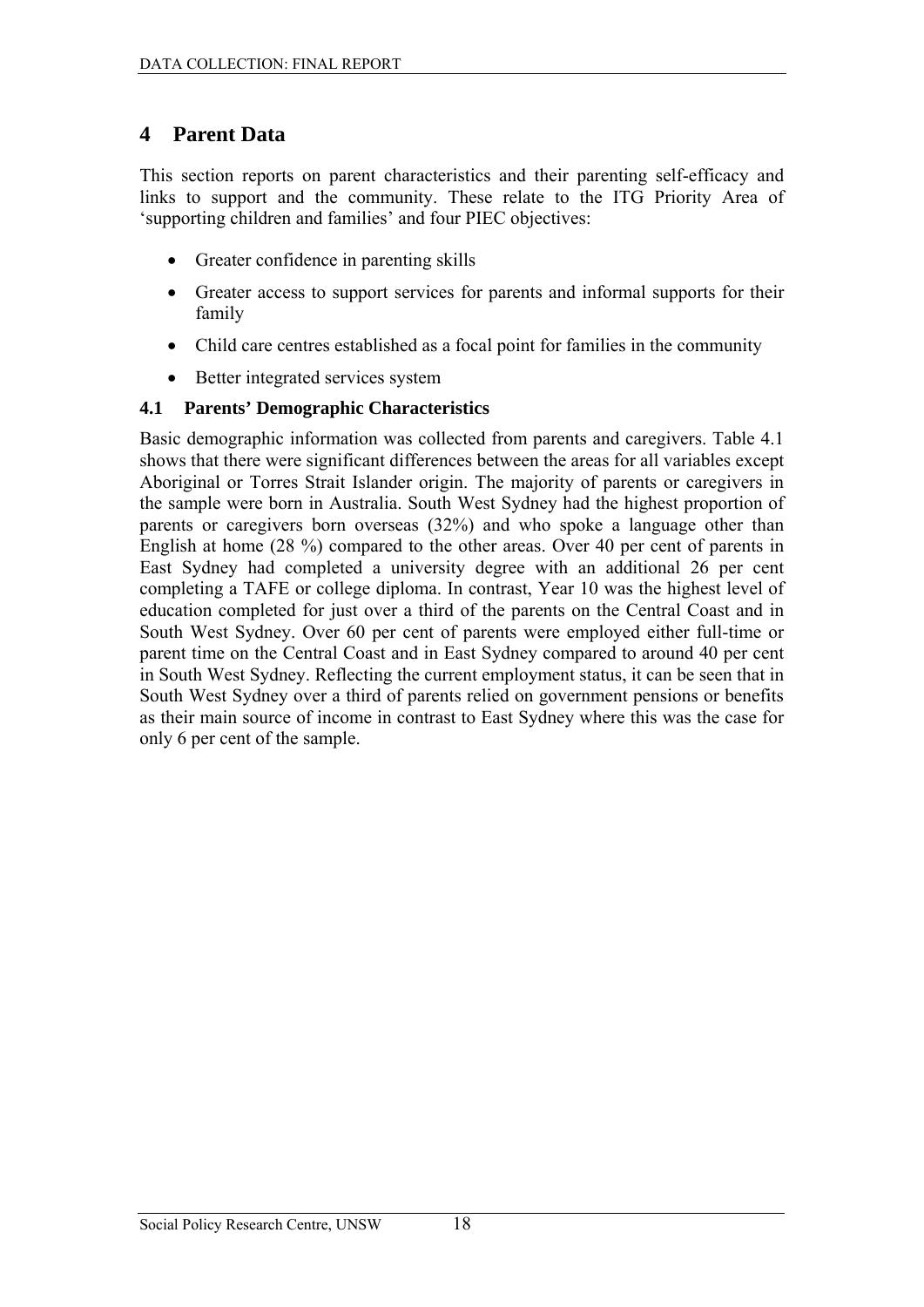|                                   |                  |                | Number                  |              | Per cent         |                |                         |              |
|-----------------------------------|------------------|----------------|-------------------------|--------------|------------------|----------------|-------------------------|--------------|
|                                   | Central<br>Coast | East<br>Sydney | South<br>West<br>Sydney | All<br>Areas | Central<br>Coast | East<br>Sydney | South<br>West<br>Sydney | All<br>Areas |
| Country of birth                  |                  |                |                         |              |                  |                |                         |              |
| Australia                         | 119              | 131            | 64                      | 314          | 85.6             | 71.2           | 68.1                    | $75.3*$      |
| Overseas                          | 20               | 53             | 30                      | 103          | 14.4             | 28.8           | 31.9                    | $24.7*$      |
| Language spoken at home           |                  |                |                         |              |                  |                |                         |              |
| English                           | 131              | 151            | 68                      | 350          | 94.9             | 83.9           | 72.3                    | $85.0*$      |
| Other                             | 7                | 29             | 26                      | 62           | 5.1              | 16.1           | 27.7                    | $15.1*$      |
| Aboriginal or Torres Strait       |                  |                |                         |              |                  |                |                         |              |
| Islander origin                   |                  |                |                         |              |                  |                |                         |              |
| Yes                               | $\overline{4}$   | 5              | $\mathfrak{Z}$          | 12           | 3.0              | 2.8            | 3.5                     | 3.0          |
| No                                | 131              | 171            | 84                      | 386          | 97.0             | 97.2           | 96.6                    | 97.0         |
| <b>Highest Level of Education</b> |                  |                |                         |              |                  |                |                         |              |
| <b>University Degree</b>          | 22               | 76             | 21                      | 119          | 15.9             | 41.8           | 22.1                    | 28.7*        |
| TAFE/college diploma              | 32               | 48             | 15                      | 95           | 23.2             | 26.4           | 15.8                    | 22.9*        |
| Vocational certificate            | 12               | 14             | 6                       | 32           | 8.7              | 7.7            | 6.3                     | $7.7*$       |
| Year 12 or equivalent             | 21               | 30             | 19                      | 70           | 15.2             | 16.5           | 20.0                    | $16.9*$      |
| Year 10 or equivalent or          | 51               | 14             | 34                      | 99           | 37.0             | 7.7            | 35.8                    | 23.9*        |
| below                             |                  |                |                         |              |                  |                |                         |              |
| Current status                    |                  |                |                         |              |                  |                |                         |              |
| Full-time paid work               | 38               | 35             | 21                      | 94           | 27.7             | 19.0           | 22.8                    | 22.8*        |
| Part-time paid work               | 46               | 82             | 18                      | 146          | 33.6             | 44.6           | 19.6                    | $35.4*$      |
| On leave from paid work           | 5                | 9              | 3                       | 17           | 3.7              | 4.9            | 3.3                     | $4.1*$       |
| Full-time parent                  | 25               | 37             | 25                      | 87           | 18.6             | 20.1           | 27.2                    | $21.1*$      |
| Studying                          | 11               | 9              | 8                       | 28           | 8.0              | 4.9            | 8.7                     | $6.8*$       |
| Other                             | 12               | 12             | 17                      | 41           | 8.8              | 6.5            | 18.5                    | 9.9*         |
| Household's main source           |                  |                |                         |              |                  |                |                         |              |
| of income                         |                  |                |                         |              |                  |                |                         |              |
| Wages/Salaries                    | 95               | 158            | 50                      | 303          | 73.6             | 88.3           | 57.5                    | $76.7*$      |
| Govt benefit, pension or          | 29               | 10             | 31                      | 70           | 22.5             | 5.6            | 35.6                    | $17.7*$      |
| allowance                         |                  |                |                         |              |                  |                |                         |              |
| Other                             | 5                | 11             | 6                       | 22           | 3.9              | 6.2            | 6.9                     | $5.6*$       |

#### <span id="page-26-0"></span>**Table 4.1: Parent characteristics**

Note:  $*(X^2 p \le 0.05)$ 

#### **4.2 Parent Community Connectedness and Support**

Parents were to were asked to nominate the kinds of services they had used in the last 12 months, the reasons for lack of service use if any, and their views of the local neighbourhood. These questions elicit information about community amenity, social isolation and support. It is anticipated that PIEC will increase access to services and support for families who need it.

Table 4.2 shows that participation in services specific to being a parent was higher in Central Coast and Eastern Sydney than South West Sydney. Around 31 per cent of Central Coast parents and 40 per cent of Eastern Sydney parents participated in a playgroup, compared to around 15 per cent in South West Sydney. Use of general and family medical services (GP, early childhood nurse) was also lowest in South West Sydney. Use of counselling services was highest in the Central Coast. In contrast, psychiatric service use and welfare/community service was highest in South West Sydney. Around eight per cent of South West Sydney families used charities, compared to around two and four per cent for Eastern and Central Coast families respectively.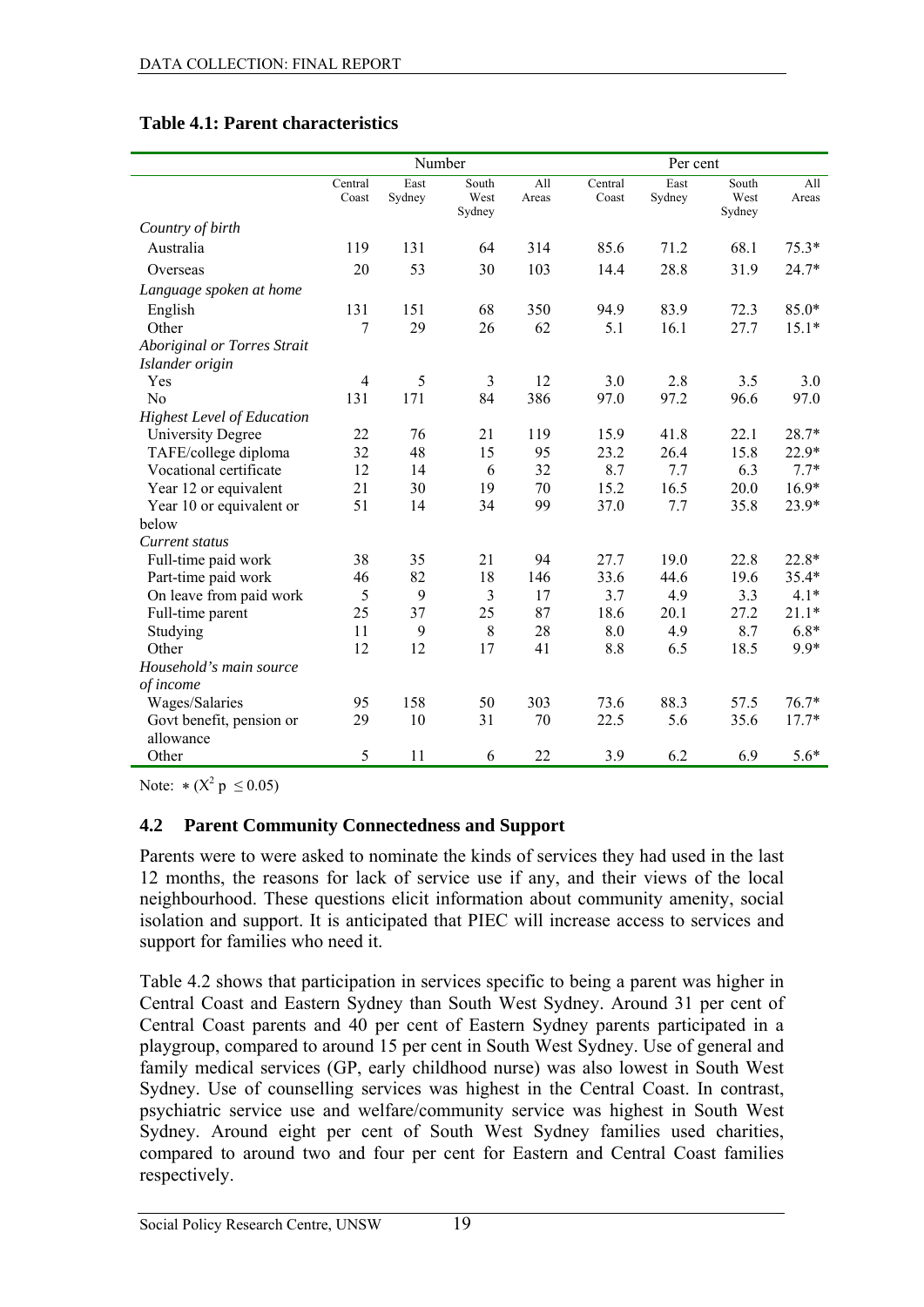|                                                                         |                         | Number         |                         |                           | Per cent         |                |                         |              |
|-------------------------------------------------------------------------|-------------------------|----------------|-------------------------|---------------------------|------------------|----------------|-------------------------|--------------|
|                                                                         | Central<br>Coast        | East<br>Sydney | South<br>West<br>Sydney | $\overline{All}$<br>Areas | Central<br>Coast | East<br>Sydney | South<br>West<br>Sydney | All<br>Areas |
| Type of service                                                         |                         |                |                         |                           |                  |                |                         |              |
| Playgroup or parent-<br>child group                                     | 43                      | 75             | 14                      | 132                       | 30.9             | 40.3           | 14.7                    | 31.4         |
| Parenting education<br>courses or programs,<br>Parent support<br>groups | 28                      | 32             | 9                       | 69                        | 20.1             | 17.2           | 9.5                     | 16.4         |
| Maternal and child<br>health nurse                                      | 37                      | 51             | 22                      | 110                       | 26.6             | 27.4           | 23.2                    | 26.2         |
| Hospital emergency<br>ward                                              | 69                      | 79             | 42                      | 190                       | 49.6             | 42.5           | 44.2                    | 45.2         |
| Hospital outpatient<br>clinic                                           | 32                      | 48             | 22                      | 102                       | 23.0             | 25.8           | 23.3                    | 24.2         |
| GP services                                                             | 125                     | 170            | 76                      | 371                       | 89.4             | 91.4           | 80.0                    | 88.3         |
| Adult mental health<br>services                                         | $\overline{4}$          | 8              | $\overline{4}$          | 16                        | 2.9              | 4.3            | 4.2                     | 3.8          |
| Migrant or ethnic<br>resource services                                  | $\boldsymbol{0}$        | $\overline{4}$ | $\boldsymbol{0}$        | $\overline{4}$            | 0.0              | 2.2            | 0.0                     | 1.0          |
| Speech therapy                                                          | 43                      | 26             | 10                      | 79                        | 30.9             | 14.0           | 10.5                    | 18.8         |
| Dental services                                                         | 47                      | 102            | 25                      | 174                       | 33.8             | 54.8           | 26.4                    | 41.4         |
| Paediatrician                                                           | 39                      | 39             | 33                      | 111                       | 28.1             | 21.0           | 34.7                    | 26.4         |
| Other medical<br>specialists                                            | 46                      | 63             | 25                      | 134                       | 33.1             | 33.9           | 26.3                    | 31.9         |
| Other medical<br>services                                               | 23                      | 30             | 9                       | 62                        | 16.6             | 16.1           | 9.5                     | 14.8         |
| Disability services                                                     | $\overline{4}$          | 6              | $\mathfrak{Z}$          | 13                        | 2.9              | 3.2            | 3.2                     | 3.1          |
| Church or religious<br>groups                                           | 22                      | 31             | 15                      | 68                        | 15.8             | 16.7           | 15.8                    | 16.2         |
| Counselling services                                                    | 22                      | 13             | 9                       | 44                        | 15.8             | 7.0            | 9.5                     | 10.5         |
| Other psychiatric<br>services                                           | 5                       | 16             | 11                      | 32                        | 3.6              | 8.6            | 11.6                    | 7.6          |
| Housing services                                                        | $\overline{\mathbf{4}}$ | $\mathfrak{Z}$ | 6                       | 13                        | 2.9              | 1.6            | 6.3                     | 3.1          |
| Charities                                                               | 5                       | $\overline{3}$ | $\,$ 8 $\,$             | 16                        | 3.6              | 1.6            | 8.4                     | 3.8          |
| Other child or                                                          | $\overline{4}$          | 13             | 5                       | 22                        | 2.9              | 7.0            | 5.3                     | 5.3          |
| family support<br>services                                              |                         |                |                         |                           |                  |                |                         |              |
| Total                                                                   | 139                     | 186            | 95                      | 420                       |                  |                |                         |              |
|                                                                         |                         |                |                         |                           |                  |                |                         |              |

#### <span id="page-27-0"></span>**Table 4.2: Receipt of services for child or family members in the last 12 months**

Note: Multiple responses so total percentages add to more than 100.

One of the aims of PIEC focuses on increasing parents' social capacity and community connectedness. Parents were asked a number of questions about their attitudes towards their local neighbourhood and links to the community to gain some measure of their community connectedness. It can be seen from Table 4.3 that there are significant differences between the areas on most variables. Table 4.3 shows that in all areas the majority of parents agreed with the statement that their neighbourhoods were safe and clean. Most parents, particularly in East Sydney (97 %), indicated that there were good parks, playgrounds and play spaces in their neighbourhood in contrast to only 50 per cent in South West Sydney. The majority of parents in all areas indicated they had access to close, regular and affordable public transport, although for just over 20 per cent on the Central Coast this was not the case. Parents in all the areas indicated they had access to basic shopping facilities.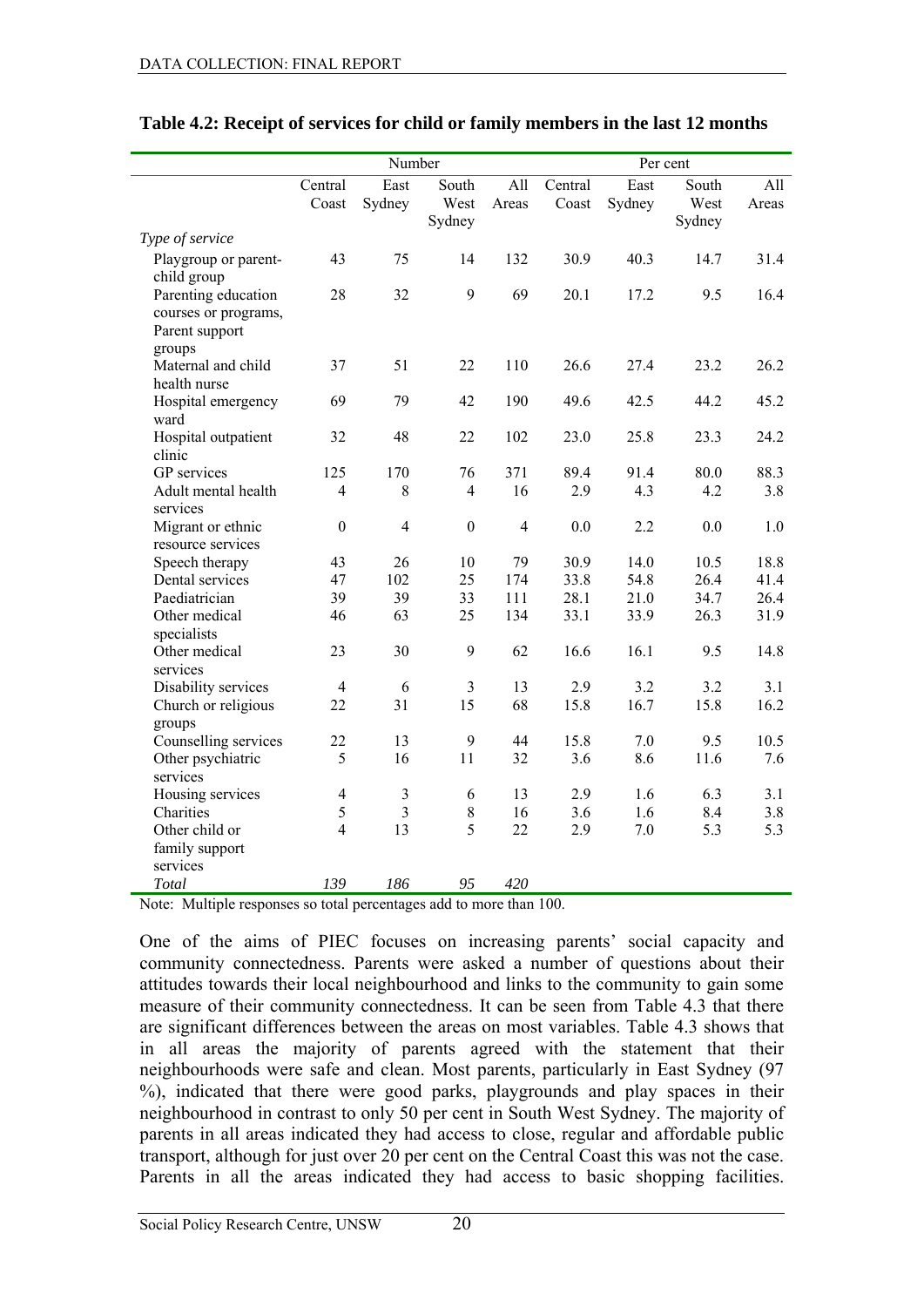However, when asked about access to basic services such as banks and medical clinics there were marked differences between the areas. In East Sydney only 8 per cent felt that there was limited access to basic services in contrast to over a quarter of parents on the Central Coast and just under a fifth in South West Sydney. Parents were also asked if they agreed with statements about whether it was safe for children to play outside during the day and whether people were willing to help their neighbours. Although the majority of parents agreed with these statements in all areas it is evident that more parents in South West Sydney felt that it was not safe for children to play outside during the day or that people were willing to help their neighbours than parents on the Central Coast or East Sydney.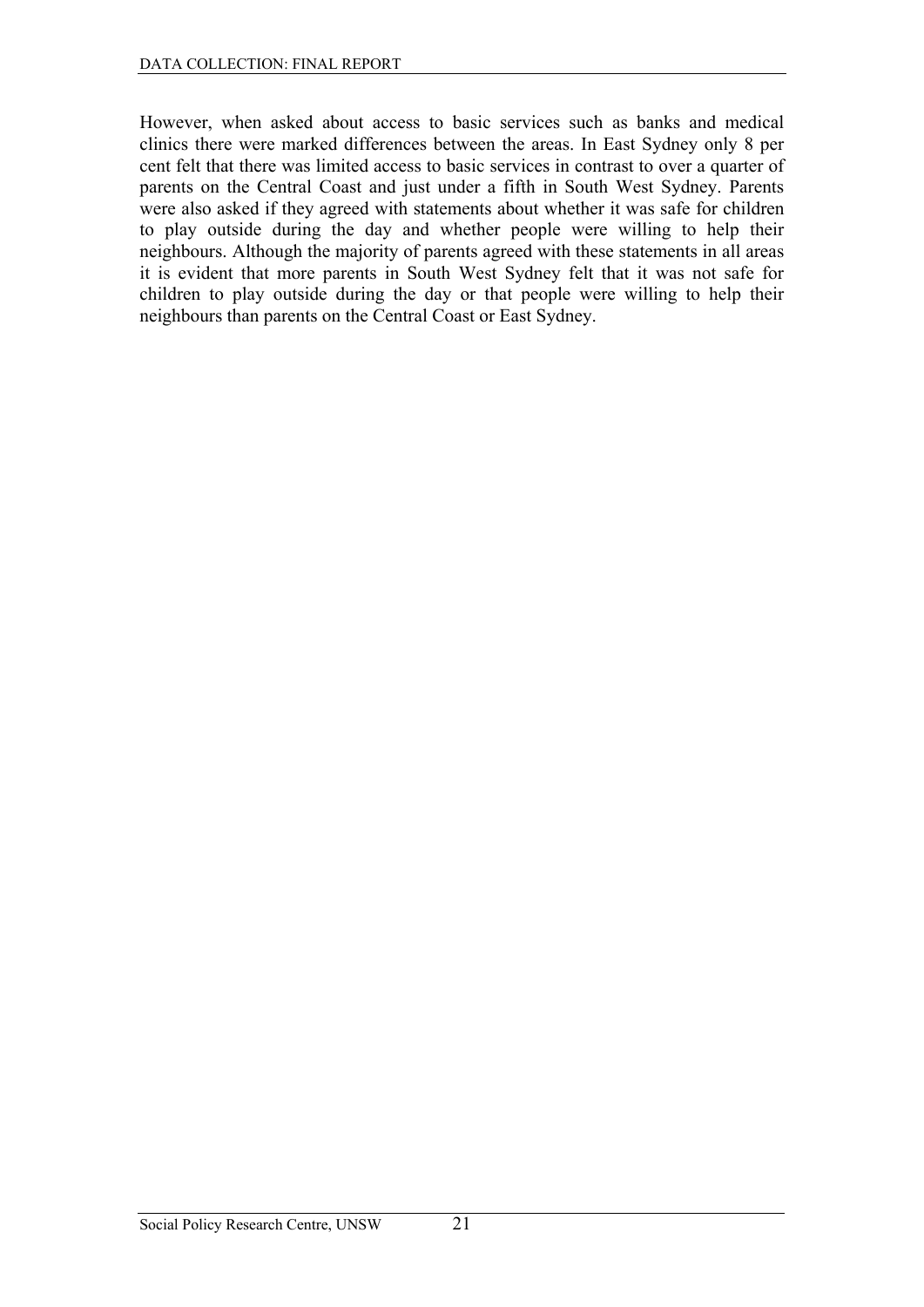|                                                                                             |                  | Number           |                         |                  | Per cent          |                |                         |              |
|---------------------------------------------------------------------------------------------|------------------|------------------|-------------------------|------------------|-------------------|----------------|-------------------------|--------------|
|                                                                                             | Central<br>Coast | East<br>Sydney   | South<br>West<br>Sydney | All<br>Areas     | Centra<br>1 Coast | East<br>Sydney | South<br>West<br>Sydney | All<br>Areas |
| Safe neighbourhood                                                                          |                  |                  |                         |                  |                   |                |                         |              |
| <b>Strongly Agree</b>                                                                       | 111              | 158              | 68                      | 337              | 79.9              | 85.4           | 72.3                    | 80.6         |
| /Agree                                                                                      |                  |                  |                         |                  |                   |                |                         |              |
| Disagree Strongly<br>Disagree                                                               | 24               | 26               | 24                      | 74               | 17.3              | 14.1           | 25.5                    | 17.7         |
| DK/NA                                                                                       | $\overline{4}$   | $\mathbf{1}$     | $\overline{2}$          | $\tau$           | 2.9               | 0.5            | 2.1                     | 1.7          |
| Clean neighbourhood                                                                         |                  |                  |                         |                  |                   |                |                         |              |
| Strongly Agree/<br>Agree                                                                    | 121              | 156              | 60                      | 337              | 87.1              | 84.3           | 64.5                    | 80.8         |
| Disagree Strongly<br>Disagree                                                               | 17               | 28               | 31                      | 76               | 12.2              | 15.1           | 33.3                    | 18.2         |
| DK/NA                                                                                       | $\mathbf{1}$     | $\mathbf{1}$     | $\boldsymbol{2}$        | $\overline{4}$   | 0.7               | 0.5            | 2.2                     | 1.0          |
| Good parks, playgrounds<br>and play spaces in this<br>neighbourhood                         |                  |                  |                         |                  |                   |                |                         |              |
| Strongly Agree/<br>Agree                                                                    | 97               | 178              | 47                      | 322              | 69.8              | 96.7           | 50.5                    | $77.4*$      |
| Disagree Strongly<br>Disagree                                                               | 38               | 6                | 44                      | 88               | 27.3              | 3.3            | 47.3                    | $21.2*$      |
| DK/NA                                                                                       | $\overline{4}$   | $\boldsymbol{0}$ | $\overline{2}$          | 6                | 2.9               | 0.0            | 2.2                     | $1.4*$       |
| Access to close, affordable,<br>regular public transport in<br>this neighbourhood           |                  |                  |                         |                  |                   |                |                         |              |
| Strongly Agree/<br>Agree                                                                    | 100              | 174              | 84                      | 358              | 72.5              | 94.6           | 89.4                    | $86.1*$      |
| Disagree Strongly<br>Disagree                                                               | 29               | 7                | 6                       | 42               | 21.0              | 3.8            | 6.4                     | $10.1*$      |
| DK/NA                                                                                       | 9                | $\overline{3}$   | $\overline{4}$          | 16               | 6.5               | 1.6            | 4.3                     | $3.9*$       |
| Access to basic shopping<br>facilities in this<br>neighbourhood                             |                  |                  |                         |                  |                   |                |                         |              |
| Strongly Agree/<br>Agree                                                                    | 125              | 176              | 89                      | 390              | 89.9              | 96.2           | 94.7                    | 93.8*        |
| Disagree Strongly<br>Disagree                                                               | 14               | 7                | 5                       | $26\,$           | 10.1              | 3.8            | 5.3                     | $6.3*$       |
| DK/NA                                                                                       | $\boldsymbol{0}$ | $\boldsymbol{0}$ | $\boldsymbol{0}$        | $\boldsymbol{0}$ | $0.0\,$           | 0.0            | 0.0                     | $0.0*$       |
| Access to basic services<br>such as banks, medical<br>clinics etc. in this<br>neighbourhood |                  |                  |                         |                  |                   |                |                         |              |
| Strongly Agree/<br>Agree                                                                    | 101              | 169              | 76                      | 346              | 73.2              | 91.9           | 80.9                    | $83.2*$      |
| Disagree Strongly<br>Disagree                                                               | 37               | 14               | 18                      | 69               | 26.8              | 7.6            | 19.2                    | $16.6*$      |
| DK/NA                                                                                       | $\boldsymbol{0}$ | $\mathbf{1}$     | $\boldsymbol{0}$        | $\mathbf{1}$     | $0.0\,$           | 0.5            | 0.0                     | $0.5*$       |

### <span id="page-29-0"></span>**Table 4.3: Parents' perceptions of the local neighbourhood**

Note:  $*(X^2 p \le 0.05)$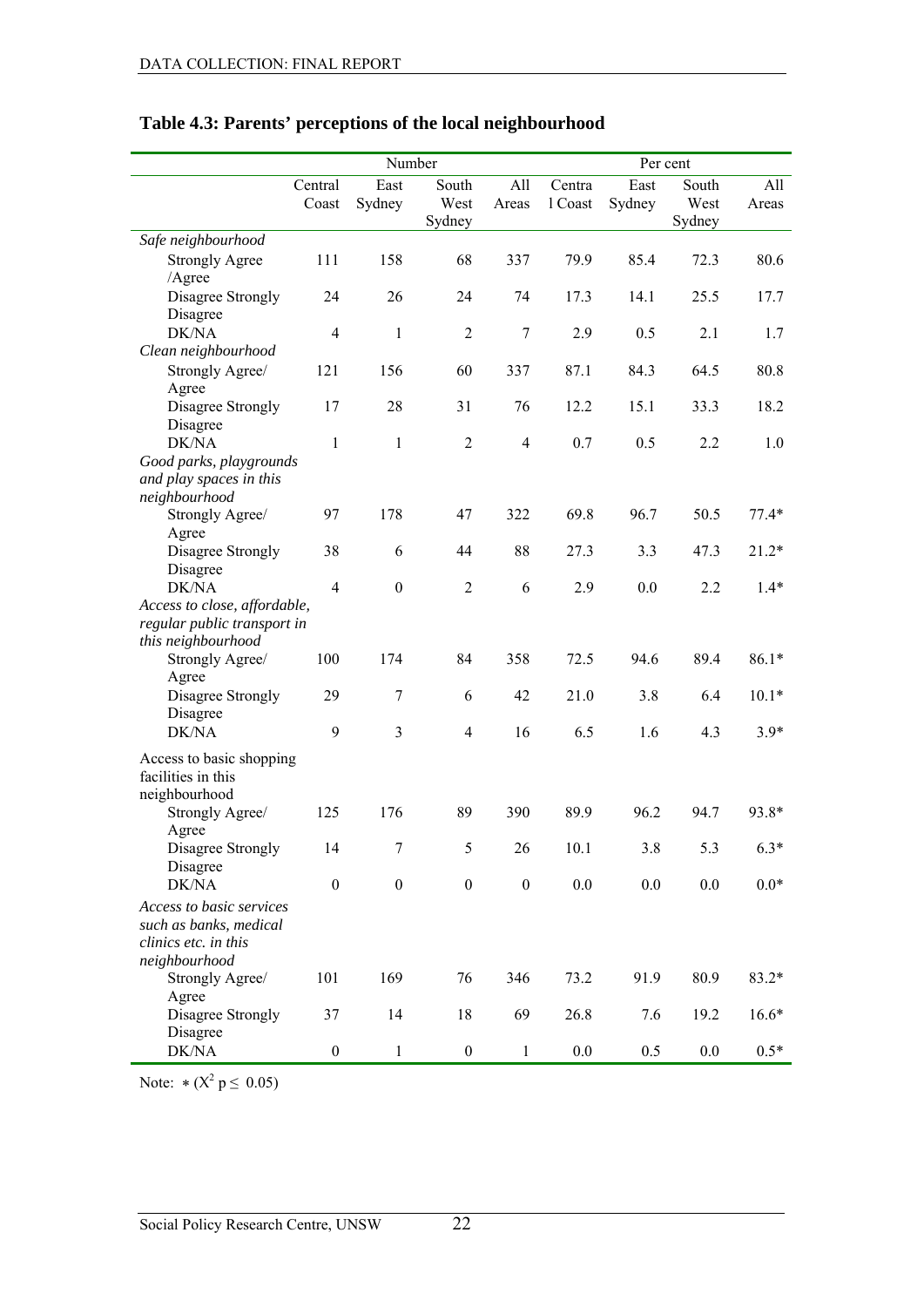|                                                               |                  | Number         |                         |              |                  | Per cent       |                         |              |  |
|---------------------------------------------------------------|------------------|----------------|-------------------------|--------------|------------------|----------------|-------------------------|--------------|--|
|                                                               | Central<br>Coast | East<br>Sydney | South<br>West<br>Sydney | A11<br>Areas | Central<br>Coast | East<br>Sydney | South<br>West<br>Sydney | A11<br>Areas |  |
| Safe for children to<br>play outside during the<br>day        |                  |                |                         |              |                  |                |                         |              |  |
| Strongly Agree/<br>Agree                                      | 108              | 119            | 58                      | 285          | 78.8             | 65.4           | 61.7                    | $69.0*$      |  |
| Disagree Strongly/<br>Disagree                                | 26               | 58             | 32                      | 116          | 19.0             | 31.9           | 34.0                    | $28.1*$      |  |
| DK/NA<br>People around here                                   | 3                | 5              | $\overline{4}$          | 12           | 2.2              | 2.8            | 4.3                     | $2.9*$       |  |
| willing to help their<br>neighbours                           |                  |                |                         |              |                  |                |                         |              |  |
| Strongly Agree/<br>Agree                                      | 110              | 150            | 61                      | 321          | 79.1             | 81.5           | 65.6                    | $77.2*$      |  |
| Disagree Strongly<br>Disagree                                 | 22               | 29             | 21                      | 72           | 15.8             | 15.8           | 22.6                    | $17.3*$      |  |
| DK/NA<br>If I need information                                | 7                | 5              | 11                      | 23           | 5.0              | 2.7            | 11.8                    | $5.5*$       |  |
| about services in the<br>community I know<br>where to find it |                  |                |                         |              |                  |                |                         |              |  |
| Strongly Agree/<br>Agree                                      | 100              | 139            | 66                      | 305          | 72.5             | 75.6           | 71.0                    | 73.5         |  |
| Disagree Strongly<br>Disagree                                 | 28               | 36             | 18                      | 82           | 20.3             | 19.6           | 19.4                    | 19.8         |  |
| DK/NA                                                         | 10               | 9              | 9                       | 28           | 7.3              | 4.9            | 9.7                     | 6.6          |  |

#### **Table 4.3: Parents' perceptions of the local neighbourhood (cont.)**

Note:  $*(X^2 p \le 0.05)$ 

Access to informal support can be a crucial factor in reducing isolation for families. Table 4.4 shows that difficulties in getting support 'often' or 'very often' were highest in South West Sydney and lowest in the Central Coast. Around 10 per cent of respondents in all areas reported difficulties 'sometimes' or 'never'.

Participation in community service activities can indicate connectedness to the local community. It is interesting to note that the majority of parents are not involved in these activities, perhaps reflecting the amount of time required to care for young children and to participate in paid work.

The final question in this table relates to community cohesion. The highest 'yes' response is from South West Sydney, where around 37 per cent said that they would move if they could. In addition significantly more parents in South West Sydney indicated that the local neighbourhood was not a safe place to bring up children. Approximately 16 per cent of parents on the Central Coast and 18 per cent of parents in East Sydney would like to move away from their current neighbourhood.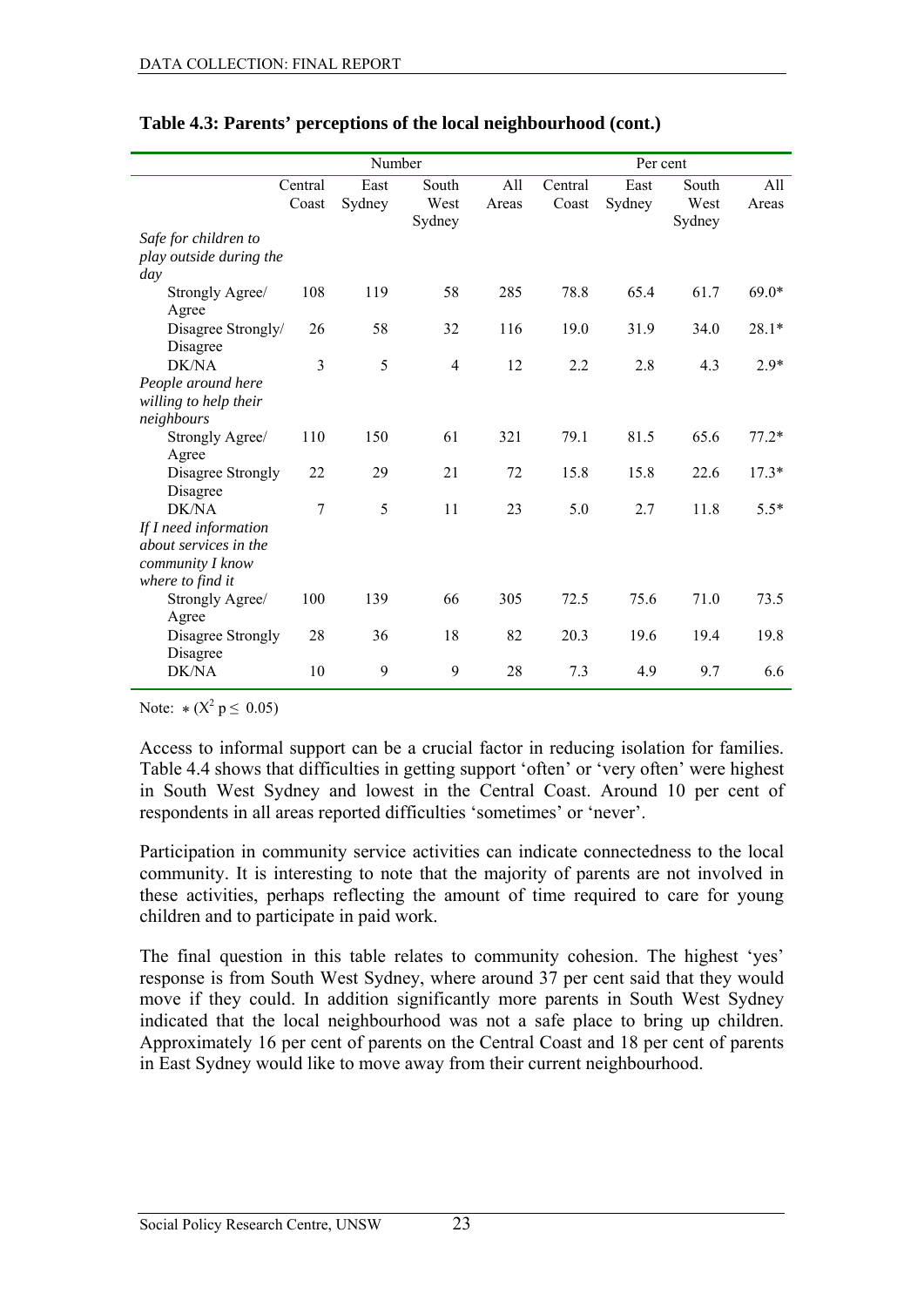|                             |         | Number |        |       |         | Per cent |        |         |  |
|-----------------------------|---------|--------|--------|-------|---------|----------|--------|---------|--|
|                             | Central | East   | South  | All   | Central | East     | South  | All     |  |
|                             | Coast   | Sydney | West   | Areas | Coast   | Sydney   | West   | Areas   |  |
|                             |         |        | Sydney |       |         |          | Sydney |         |  |
| How often do you feel that  |         |        |        |       |         |          |        |         |  |
| you need support or help    |         |        |        |       |         |          |        |         |  |
| but can't get it from       |         |        |        |       |         |          |        |         |  |
| anyone                      |         |        |        |       |         |          |        |         |  |
| Very Often/often            | 11      | 18     | 12     | 41    | 7.9     | 9.7      | 12.9   | 9.8     |  |
| Sometimes                   | 63      | 91     | 41     | 195   | 45.3    | 49.2     | 44.1   | 46.8    |  |
| Never                       | 65      | 76     | 40     | 181   | 46.8    | 41.1     | 43.0   | 43.4    |  |
| How do you feel about your  |         |        |        |       |         |          |        |         |  |
| neighbourhood as a place to |         |        |        |       |         |          |        |         |  |
| bring up children?          |         |        |        |       |         |          |        |         |  |
| Very Good/good              | 100     | 150    | 54     | 304   | 71.9    | 81.1     | 58.1   | 72.9*   |  |
| Fair/poor                   | 39      | 35     | 39     | 113   | 28.1    | 18.9     | 41.9   | $27.1*$ |  |
| Do you participate in any   |         |        |        |       |         |          |        |         |  |
| ongoing community service   |         |        |        |       |         |          |        |         |  |
| activity                    |         |        |        |       |         |          |        |         |  |
| Yes                         | 36      | 45     | 20     | 101   | 26.3    | 24.5     | 21.3   | 24.3    |  |
| N <sub>0</sub>              | 101     | 139    | 74     | 314   | 73.7    | 75.5     | 78.7   | 75.7    |  |
| Would you currently like to |         |        |        |       |         |          |        |         |  |
| move away from your         |         |        |        |       |         |          |        |         |  |
| neighbourhood?              |         |        |        |       |         |          |        |         |  |
| Yes                         | 22      | 33     | 35     | 90    | 15.9    | 17.8     | 37.2   | $21.6*$ |  |
| No                          | 116     | 152    | 59     | 327   | 84.1    | 82.2     | 62.8   | 78.4*   |  |
|                             |         |        |        |       |         |          |        |         |  |

#### <span id="page-31-0"></span>**Table 4.4: Community links**

Note:  $*(X^2 p \le 0.05)$ 

#### **4.3 Family relationships and functioning**

PIEC also aims to improve the parent-child relationship by providing parents with information and support so that they gain greater confidence in their parenting skills. In order to measure this parents were asked a series of questions about their parenting. Overwhelmingly the majority of parents in the sample (over 90 %) indicated they had an affectionate relationship with their child, felt close to their child and enjoyed listening and doing things with them. However, Table 4.5 shows that in some aspects of parenting, most noticeably explaining to their child why he/she was being corrected (17 %) and talking it over with their child when he/she misbehaved (15%) occurred only sometimes, rarely or never. There were no significant differences between the areas with the exception of overall parenting. Around a fifth of parents thought they were an average parent or a person who has some trouble at being a parent. Significantly fewer parents in South West Sydney compared Central Coast and East Sydney thought they were an average parent or a person who had some trouble being a parent. Information from these questions will be compared to data from the Longitudinal Study of Australian Children when that data is available. This will allow comparison to a cross-section of the broader population.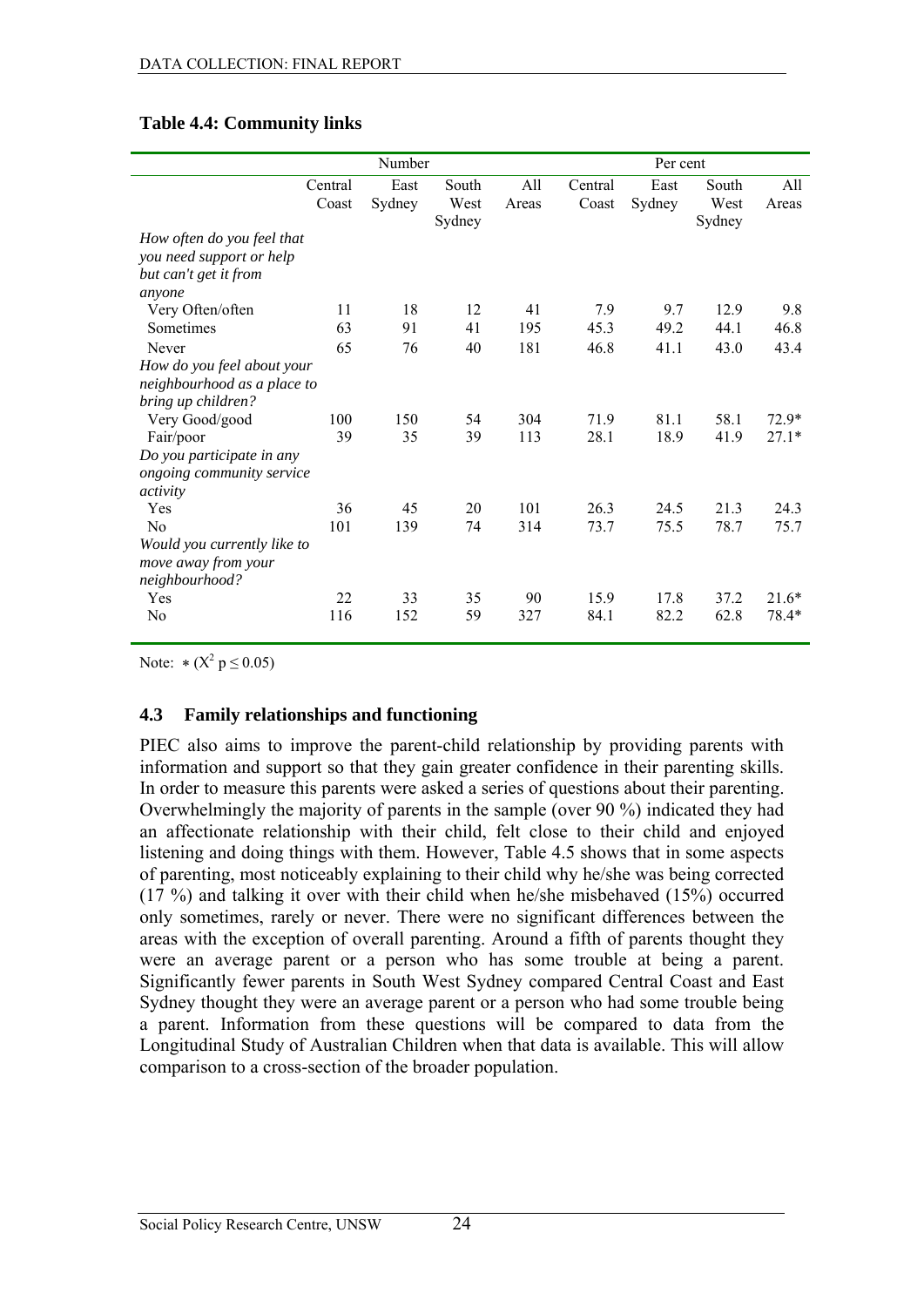### <span id="page-32-0"></span>**Table 4.5: Parenting Self-Efficacy**

|                                                       |                  | <b>Total Number</b> |                  |                  |              |              | Per cent     |              |
|-------------------------------------------------------|------------------|---------------------|------------------|------------------|--------------|--------------|--------------|--------------|
| Thinking about your                                   | Central          | East                | South            | All              | Central      | East         | South        | All          |
| child over the last six                               | Coast            | Sydney              | West             | Areas            | Coast        | Sydney       | West         | Areas        |
| months, how often                                     |                  |                     | Sydney           |                  |              |              | Sydney       |              |
| did you talk it over and                              |                  |                     |                  |                  |              |              |              |              |
| reason with your child when                           |                  |                     |                  |                  |              |              |              |              |
| he/she misbehaved?                                    |                  | 82                  |                  | 200              |              |              |              | 48.1         |
| Always or almost always<br>Often                      | 64<br>55         | 77                  | 54<br>32         | 164              | 46.4<br>39.9 | 44.6<br>41.9 | 57.5<br>34.0 | 39.4         |
| Sometimes/rarely/never or                             | 19               | 25                  | $\,8\,$          | 52               | 13.8         | 13.5         | 8.5          | 12.5         |
| almost never                                          |                  |                     |                  |                  |              |              |              |              |
| tell your child how happy                             |                  |                     |                  |                  |              |              |              |              |
| he/she makes you?                                     |                  |                     |                  |                  |              |              |              |              |
| Always or almost always                               | 74               | 93                  | 63               | 230              | 53.2         | 50.0         | 66.3         | 54.8         |
| Often                                                 | 52               | 72                  | 23               | 147              | 37.4         | 38.7         | 24.2         | 35.0         |
| Sometimes/rarely/never or                             | 13               | 21                  | 9                | 43               | 9.4          | 11.3         | 9.5          | 10.2         |
| almost never                                          |                  |                     |                  |                  |              |              |              |              |
| give your child reasons                               |                  |                     |                  |                  |              |              |              |              |
| why rules should be obeyed?                           |                  |                     |                  |                  |              |              |              |              |
| Always or almost always                               | 54               | 78                  | 44               | 176              | 39.1         | 41.9         | 46.8         | 42.1         |
| Often                                                 | 58               | 82                  | 32               | 172              | 42.0         | 44.1         | 34.0         | 41.2         |
| Sometimes/rarely/never or                             | 26               | 26                  | 18               | 70               | 18.5         | 14.0         | 19.1         | 16.8         |
| almost never                                          |                  |                     |                  |                  |              |              |              |              |
| explain to your child why                             |                  |                     |                  |                  |              |              |              |              |
| he/she is being corrected?                            |                  |                     |                  |                  |              |              |              |              |
| Always or almost always                               | 51               | 83                  | 45               | 179              | 36.7         | 44.9         | 47.4         | 42.7         |
| Often<br>Sometimes/rarely/never or                    | 64<br>24         | 81<br>21            | 33<br>17         | 178<br>62        | 46.0<br>17.3 | 43.8<br>11.4 | 34.7<br>17.9 | 42.5<br>14.8 |
| almost never                                          |                  |                     |                  |                  |              |              |              |              |
| have warm, close times                                |                  |                     |                  |                  |              |              |              |              |
| together with your child?                             |                  |                     |                  |                  |              |              |              |              |
| Always or almost always                               | 93               | 113                 | 58               | 264              | 66.9         | 60.8         | 61.1         | 62.9         |
| Often                                                 | 40               | 64                  | 32               | 136              | 28.8         | 34.4         | 33.7         | 32.4         |
| Sometimes/rarely/never or                             | 6                | 9                   | 5                | 20               | 4.3          | 4.8          | 5.3          | 4.8          |
| almost never                                          |                  |                     |                  |                  |              |              |              |              |
| enjoy listening to your child                         |                  |                     |                  |                  |              |              |              |              |
| and doing things with him/her?                        |                  |                     |                  |                  |              |              |              |              |
| Always or almost always                               | 80               | 116                 | 63               | 259              | 57.6         | 62.4         | 66.3         | 61.7         |
| Often                                                 | 51               | 62                  | 28               | 141              | 36.7         | 33.3         | 29.5         | 33.6         |
| Sometimes/rarely/never or                             | 8                | 8                   | $\overline{4}$   | 20               | 5.8          | 4.3          | 4.2          | 4.8          |
| almost never                                          |                  |                     |                  |                  |              |              |              |              |
| feel close to your child, both                        |                  |                     |                  |                  |              |              |              |              |
| when he/she was feeling happy                         |                  |                     |                  |                  |              |              |              |              |
| and when he/she was upset?<br>Always or almost always | 98               | 134                 | 65               | 297              | 70.5         | 72.0         | 68.4         | 70.7         |
| Often                                                 | 35               | 48                  | 24               | 107              | 25.2         | 25.8         | 25.3         | 25.5         |
| Sometimes/rarely/never or                             | 6                | $\overline{4}$      | 6                | 16               | 4.3          | 2.2          | 6.3          | 3.8          |
| almost never                                          |                  |                     |                  |                  |              |              |              |              |
| Overall as a parent, do you feel                      |                  |                     |                  |                  |              |              |              |              |
| you are                                               |                  |                     |                  |                  |              |              |              |              |
| A very good parent                                    | 55               | 66                  | 52               | 173              | 39.6         | 35.7         | 54.7         | $41.3*$      |
| A better than average parent                          | 52               | 77                  | 26               | 155              | 37.4         | 41.6         | 27.4         | $37.0*$      |
| An average parent/ A person                           | 32               | 42                  | 17               | 91               | 23.0         | 22.7         | 17.9         | 21.7*        |
| who has some trouble at being                         |                  |                     |                  |                  |              |              |              |              |
| a parent                                              |                  |                     |                  |                  |              |              |              |              |
| Not very good at being a parent                       | $\boldsymbol{0}$ | $\boldsymbol{0}$    | $\boldsymbol{0}$ | $\boldsymbol{0}$ | 0.00         | 0.00         | 0.00         | $0.00*$      |

Note:  $*(X^2 p \le 0.05)$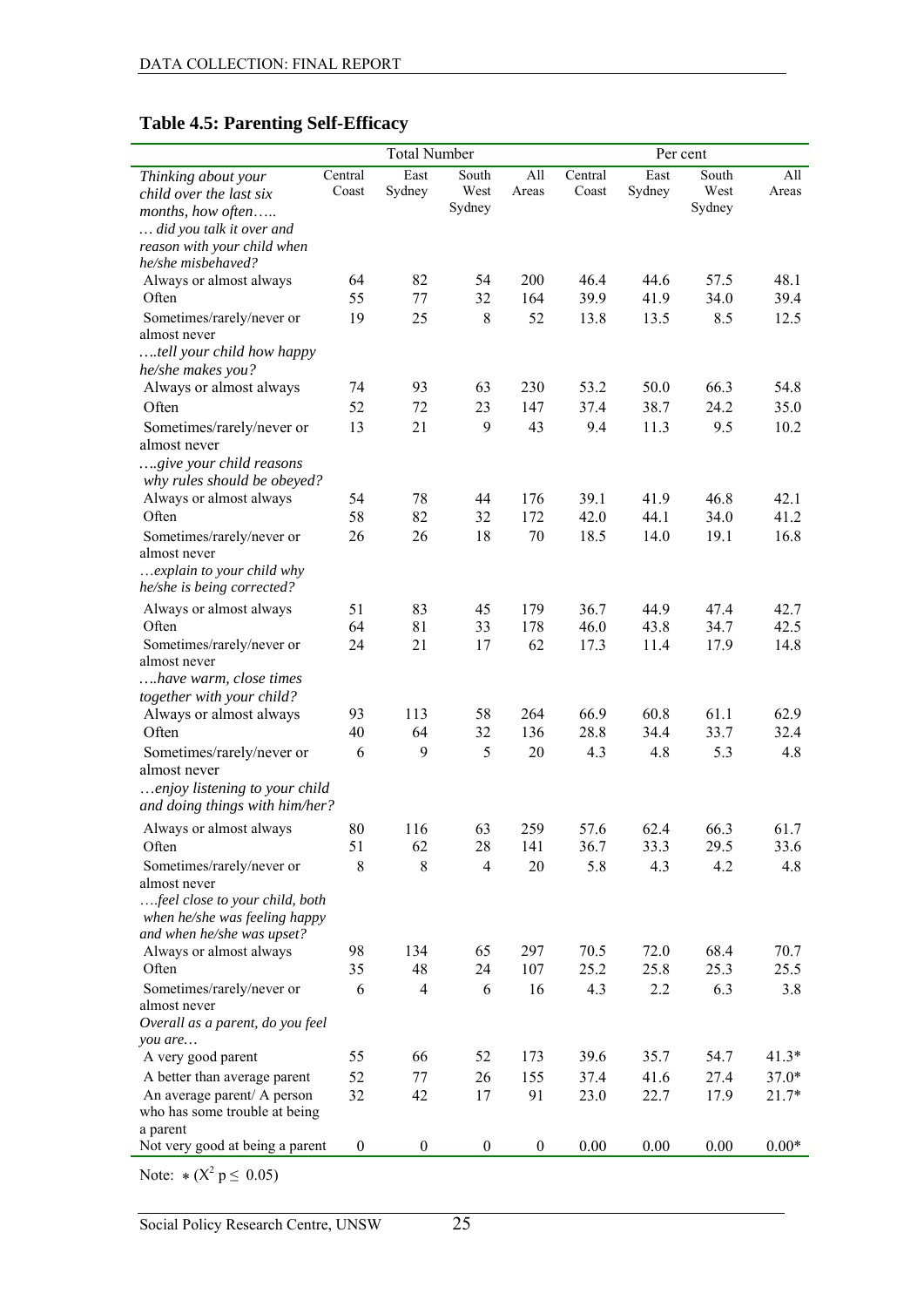## <span id="page-33-0"></span>**5 Summary**

Information collected for the impact evaluation relates to the primary domains in which PIEC is expected to cause changes: attachment relationships between children and caregivers; social-emotional development; and family functioning and community connectedness. The analysis in this report is broken down by area to take account of differences between these localities. It is evident that significant differences exist between the areas, most noticeably in terms of the demographic characteristics of the parents. Reflecting the characteristics of the broader population in the area South West Sydney had the highest proportion of parents born overseas, who spoke a language other than English at home and relied on government pension or benefit as their main source of income compared to the other areas. These differences will have to be taken into account when analysing changes over time.

#### *Attachment Relationships*

The baseline data shows that the majority of staff have positive and effective relationships with the children. However, around a fifth of staff indicated they have negative and ineffective relationships with the children. In contrast parents completing the Child-Parent Relationship Scale (CPRS) (Pianta, 2001) indicated over a third have high conflict and over 50 per cent have high dependency levels in their relationships with their children. Approximately one fifth of the Total CPRS scores reported by parents indicate lower overall positivity in their relationships with their children.

### *Social-emotional development*

For the majority of children the scores for both measures of social and emotional development did not indicate problem behaviours. However, for children aged between 1-3 approximately 17 per cent were of the sample were rated by parents as having high problem scores and low competence scores indicating *Of Concern* status. For children aged 3 years and over around one-fifth of the sample were rated by staff as having difficulty scores in the abnormal range. These scores vary across the areas. In contrast only ten per cent of parents rated their children in the abnormal range for the total difficulties score.

#### *Community connectedness*

At baseline the majority of parents indicated that their neighbourhoods were safe and clean, they had access to good parks, basic shopping facilities and services and it was a good place to bring up children. However, there were significant differences between the areas with more parents in South West Sydney indicating that they would like to move out of the area, it was not safe for children to play outside and people were unwilling to help their neighbours than parents in East Sydney or the Central Coast.

Data will be collected again in November 2006 and November 2007 so that changes in the various domains can be analysed over time to assess the effectiveness of PIEC in terms of improvement in relationships between children, parents, child care centre staff and communities; increases in social competence and emotional regulation in children; better quality care for children enrolled at the PIEC child care centres and increases in community connectedness and the factors associated with these changes.